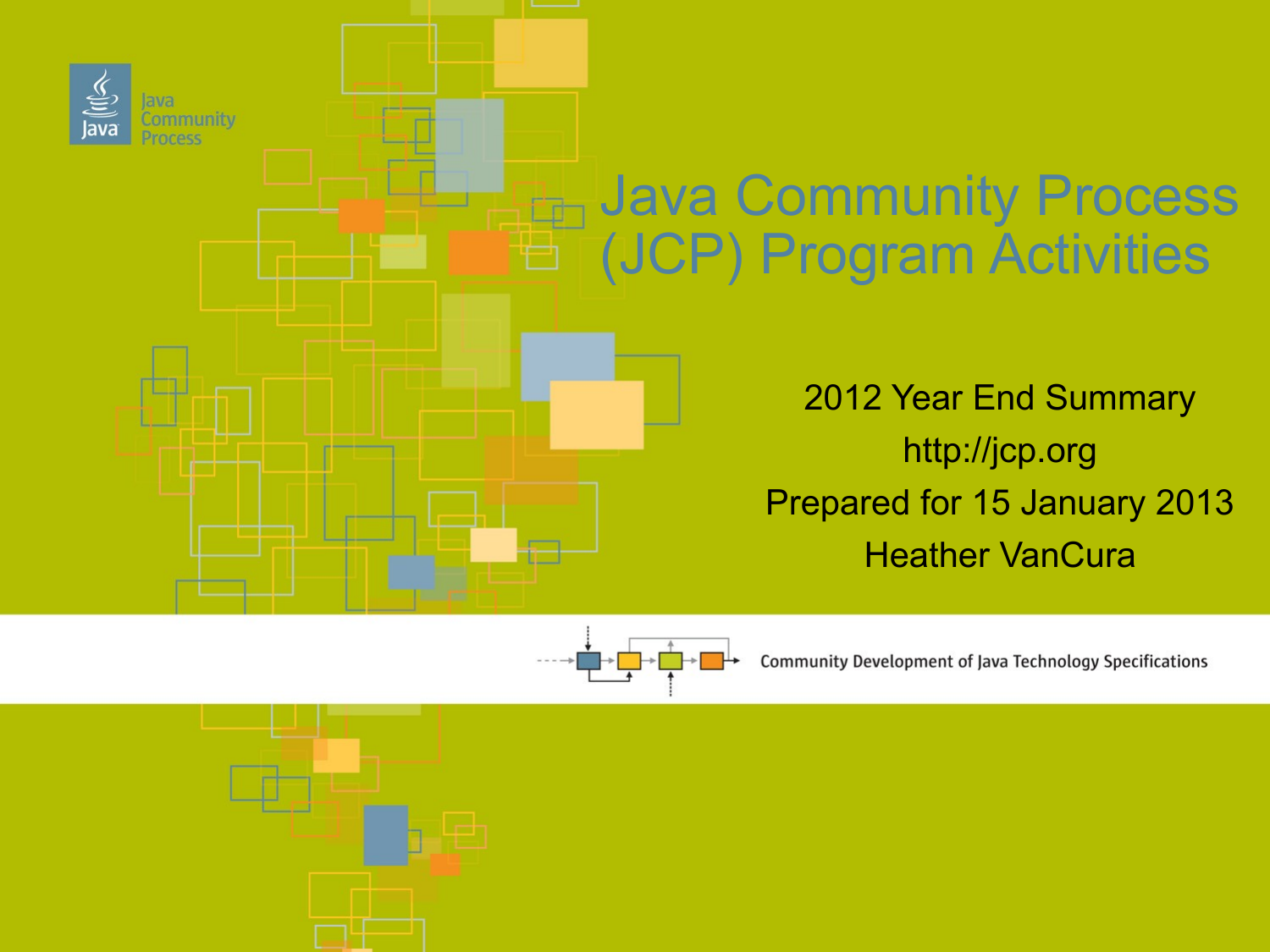#### Agenda

- •Membership/Participation
- •Executive Committee & Elections
- •Active JSRs
- •Spec Leadership
- •Expert Group Participation
- •Inactive JSRs/Renewal Ballots
- •Adopt-a-JSR Program
- •Survey Results
- •Appendix: List of all Active JSRs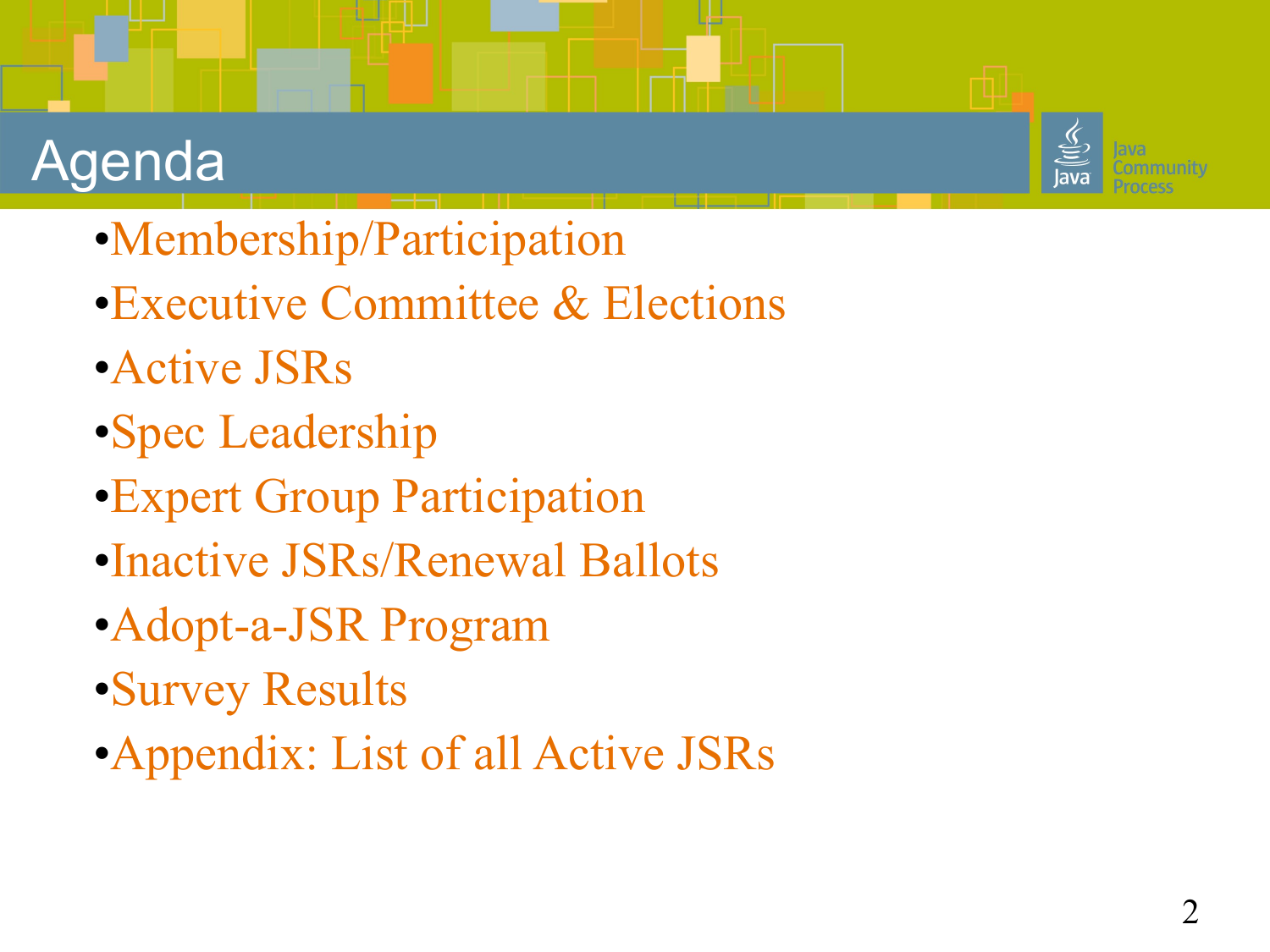#### Membership



- •JCP Membership declined by 3% in 2012 to 1548, including 128 cancellations\* (3% growth rate in 2011).
- •Membership distribution:
- •Increase in individuals, decrease in corporations.
- –87% individual, 10% corporate, 3% non-profit (mostly JUGs; see slide 6).
- •Membership distribution by location:
- –48% North America.
- –34% Europe and the Russian Federation.
- –12% Asia and the Middle East.
- –6% South America.

•Slight decrease in North America & Asia, slight increase in Europe & South America from 2011.

\*Program Office re-initiated Membership renewals and invoicing in April 2011 for corp type. See next slide for details.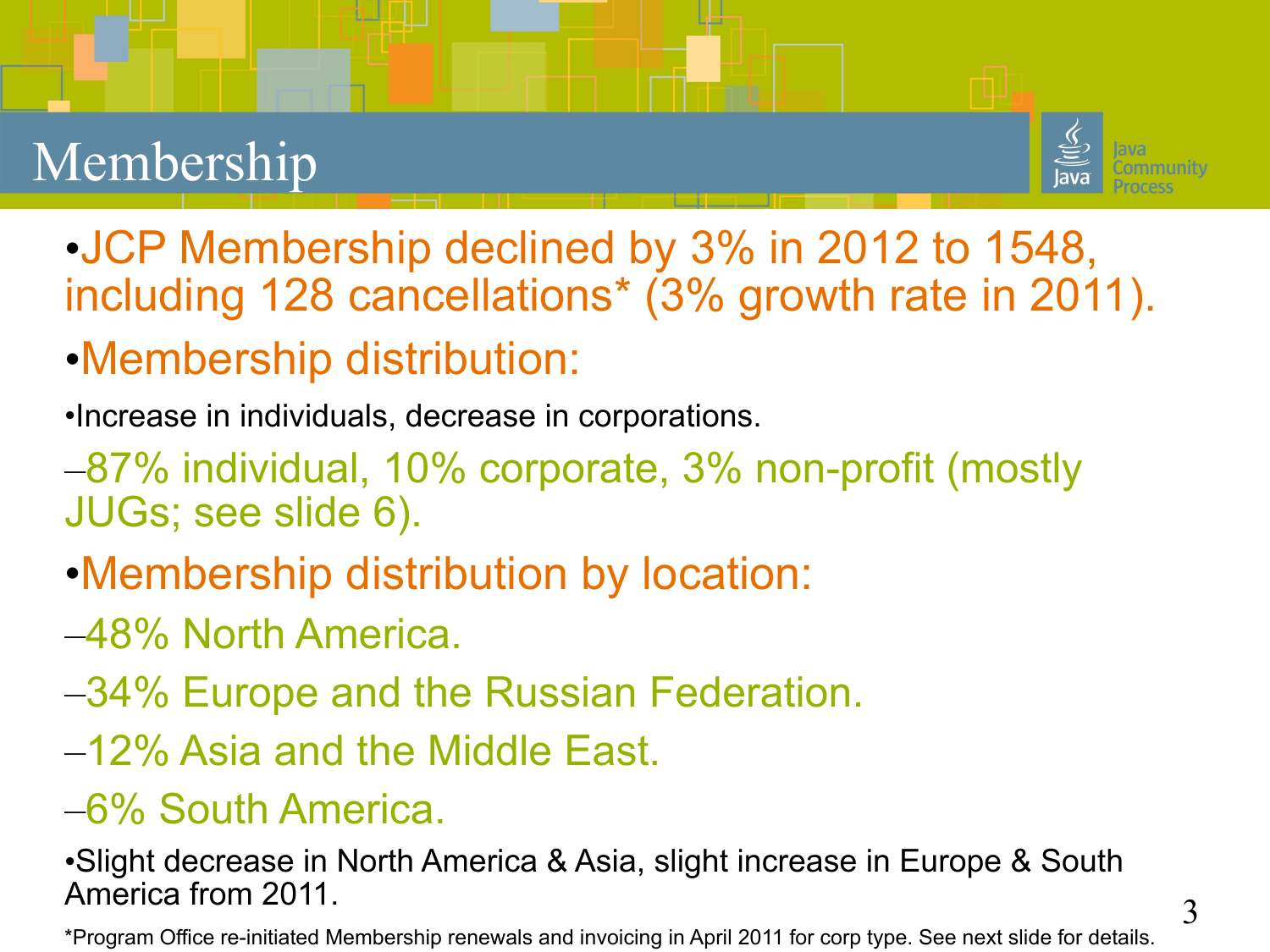#### Membership Renewals



- •JCP Membership Renewal Effort began April 2011\*
	- Collect fee and confirm contact details.
- •Fee bearing corporations: complete, renewals ongoing.
- •Licensee corporations: Q1 2013.
- •Institutions and JUGs: Q2 2013.
- •Individuals Q3: 2013.

\*Program Office re-initiated Membership renewals and invoicing in April 2011 for corp type. See next slide for cancellation details.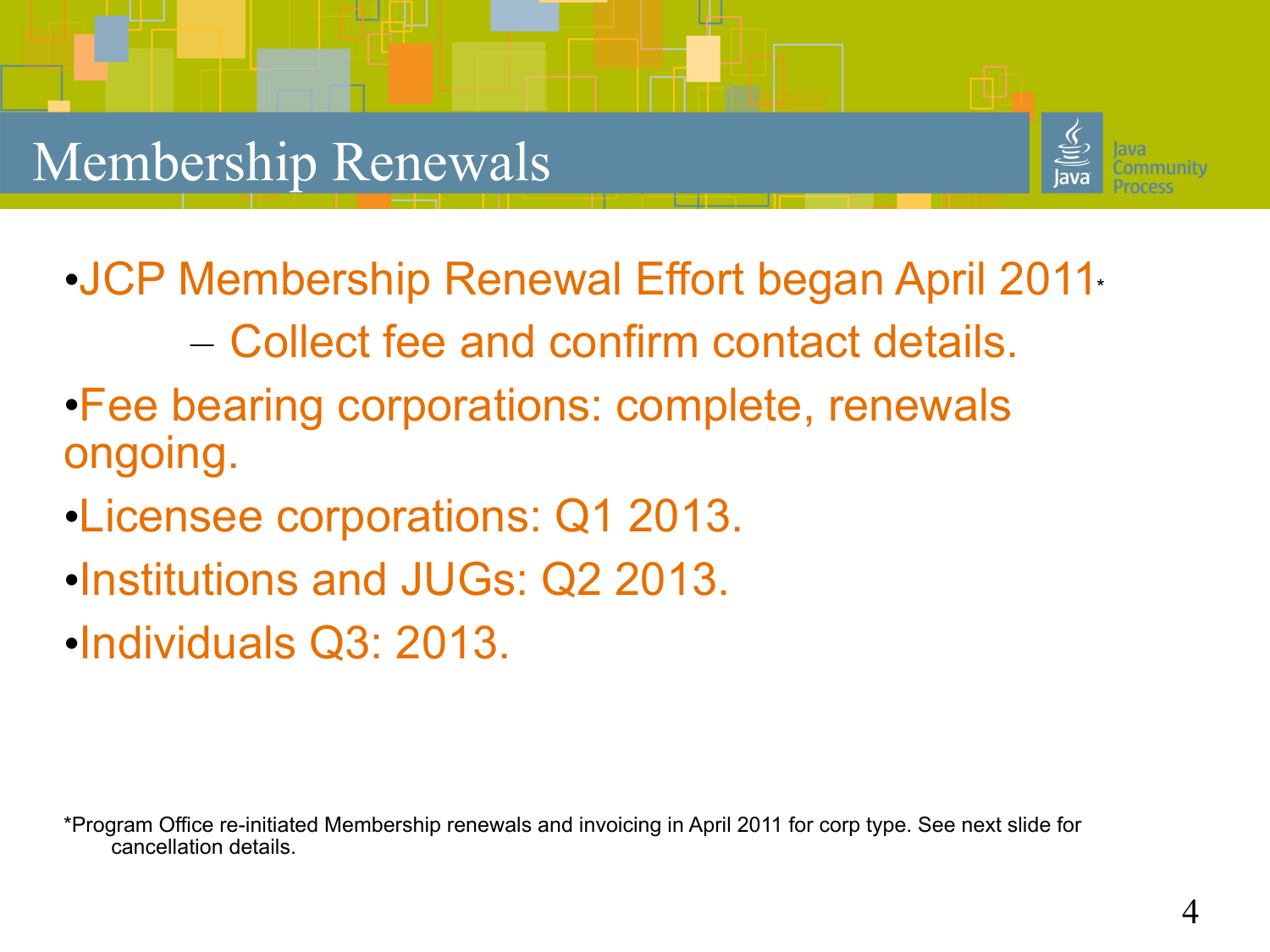

#### Membership Cancellation Reasons

- 26% No active members remaining on Membership and no response received from Corporate Headquarters.
- 15% Acquisitions/Mergers-incorporated into current JCP Membership.
- 13% JSR went Final and JCP engagement complete.
- 11% Financial diff culties; chose to join JCP as Individual Members instead.
- 7% Acquiring company no interest in being a JCP Member
- 6% Company out of business.
- 4% Primary contact left company and contact remaining does not want to renew.
- 18% unknown.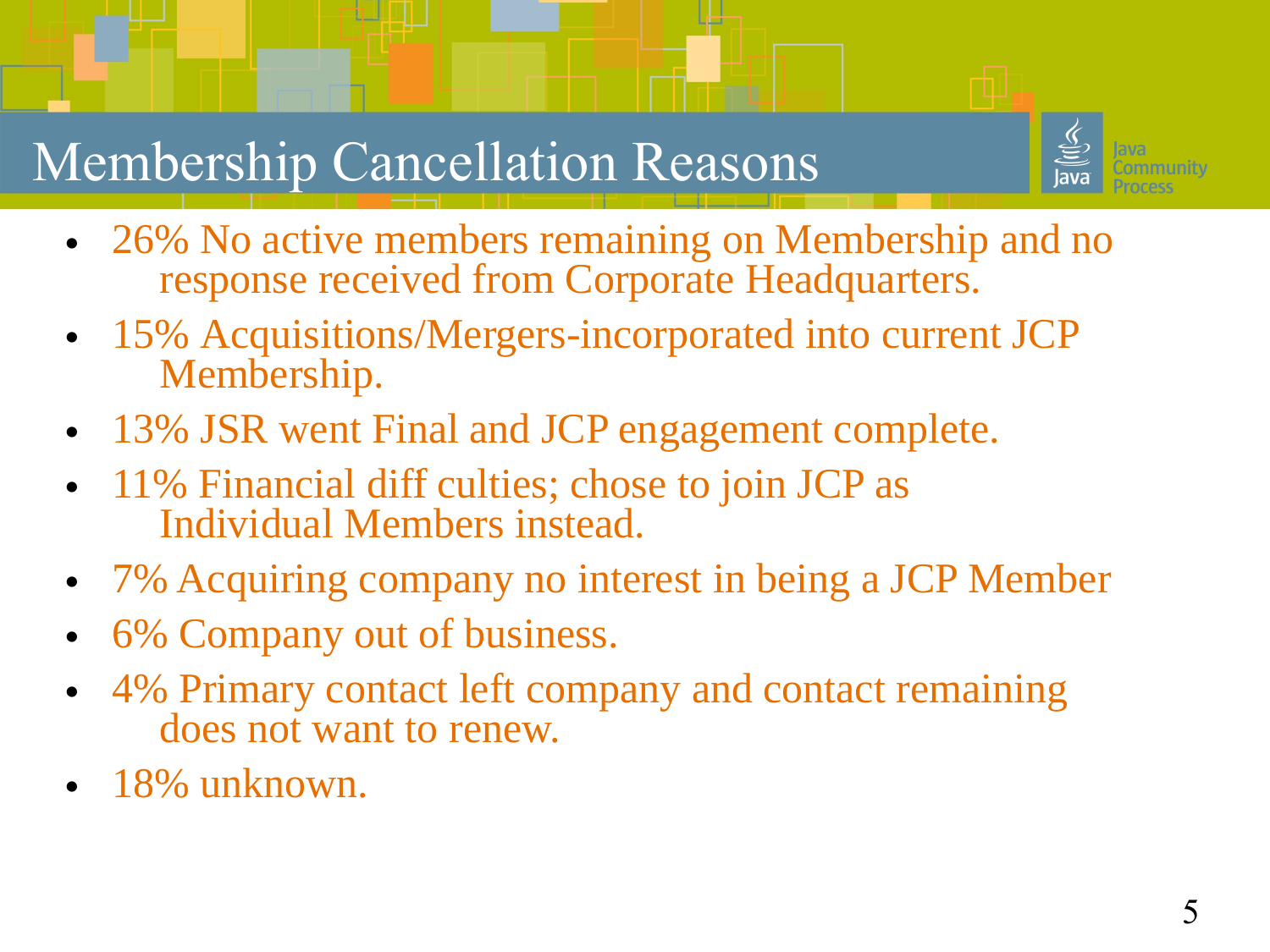## JCP Membership (2007-2012)



iva **Community** 

ava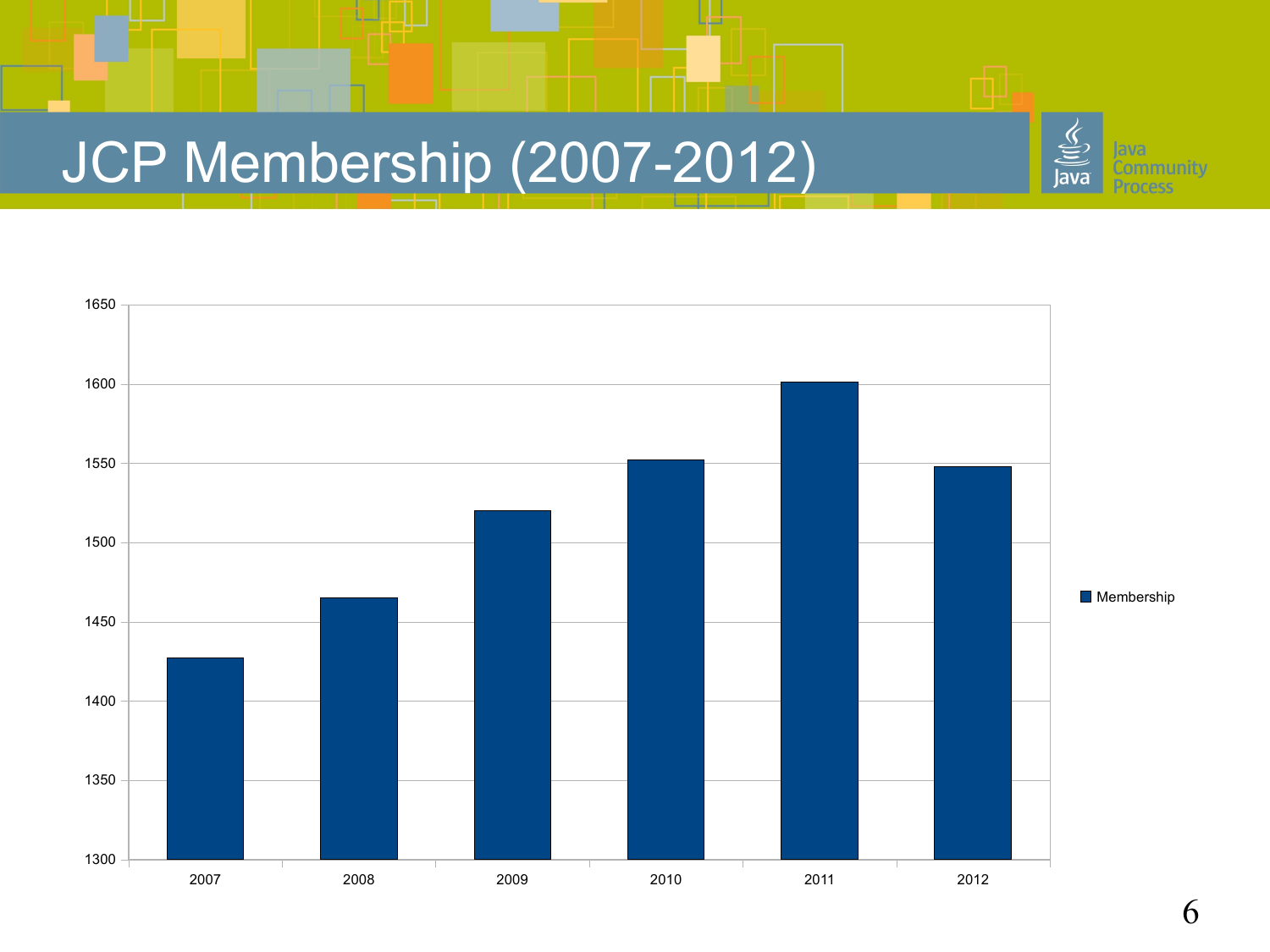## JUG Members (36)

k

- BeJUG (Belgium)
- BreizhJUG (Brittany)
- Connecticut JUG (USA)
- Detroit JUG (USA)
- Duchess (Women)
- FASOJUG (Burkina Faso)
- Green Tea JUG (China)
- Houston JUG (USA)
- iJUG e.V. (Germany)
- IndiJava (India)
- **ITP\_JUG (Peru)**
- Japan JUG
- Java Student User Group (Vienna)
- Java Web User Group (London)
- Jozi JUG (South Africa)
- JUG-AFRICA
- JUG Chennai (India)
- JUG-EG (Egypt)
- JUG Frankfurt (Germany)
- **JUG Indonesia**
- JUG-MK (Macedonia)
- JUG-RU (Russia)
- JUG-USA
- **London Java Community (UK)**
- Malaysia-JUG
- Morocco JUG
- Nashville JUG (USA)
	- Central Ohio JUG (USA)
- Oklahoma City JUG (USA)
- Rio JUG (Brazil)
- Riviera JUG (France)
- Ruhrjug (Germany)
- Silicon Valley JavaFX User Group (USA)
- SouJava (Brazil)
- Utah JUG (USA)
- Vancouver Island JUG (Canada)

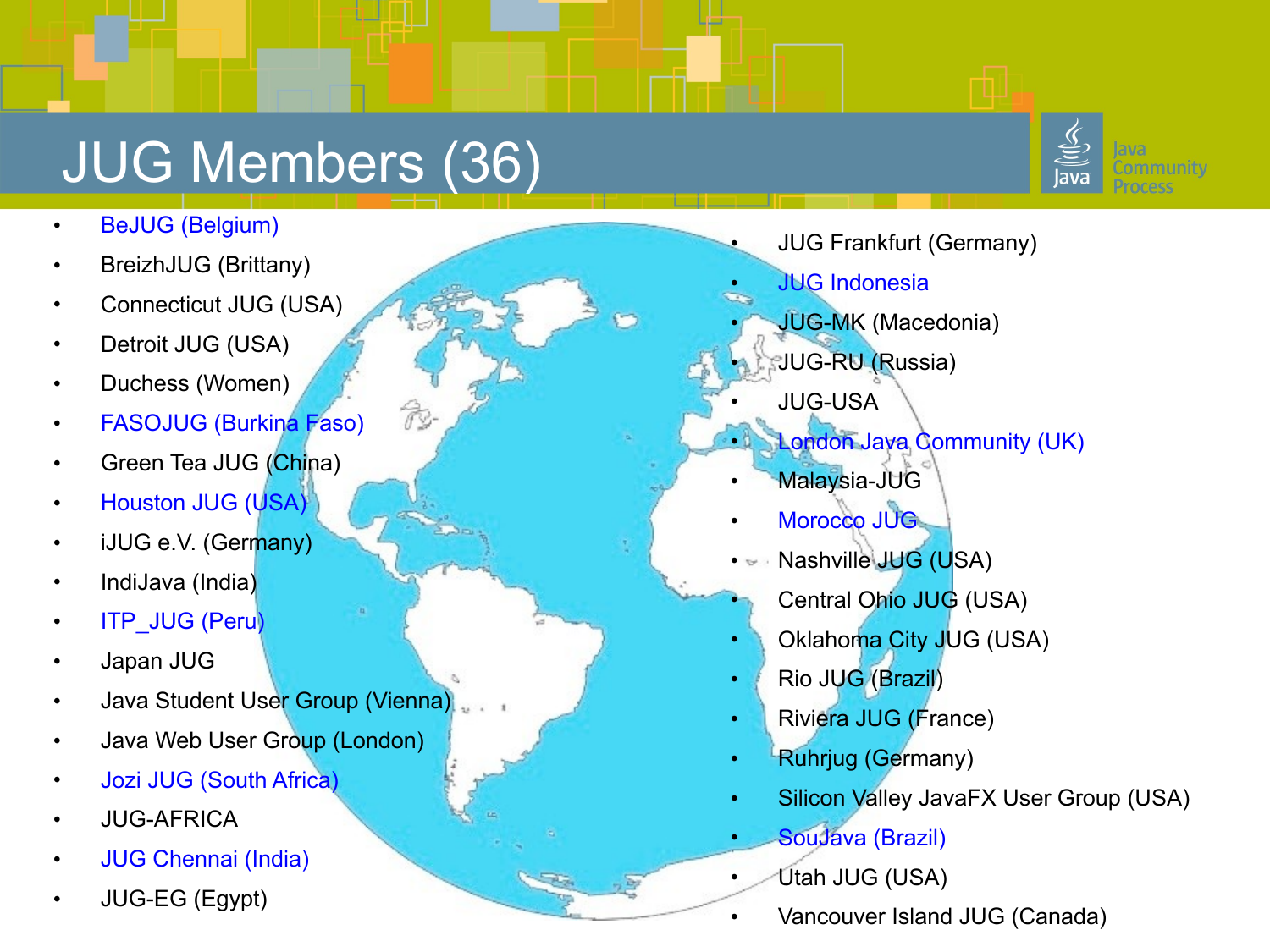#### Participation

![](_page_7_Picture_1.jpeg)

- 12,030 total Registered users (includes Members and Non Members); 17% increase from 2011.
- 1,441 users are Individual Members (12%).
- 2,206 users are associated w/Corp. Members (18%).
- 136 users are associated w/Non-profit Members (1%).
- 8,247 users are Non-Members (60%).
	- 65% increase in Non-Member registered users from 2010.
- *Note: Collecting statistics on observer/public participation in 2013 via Adopt-a-JSR program:*

*http://www.java.net/form/jcp-2829-transparency?force=408*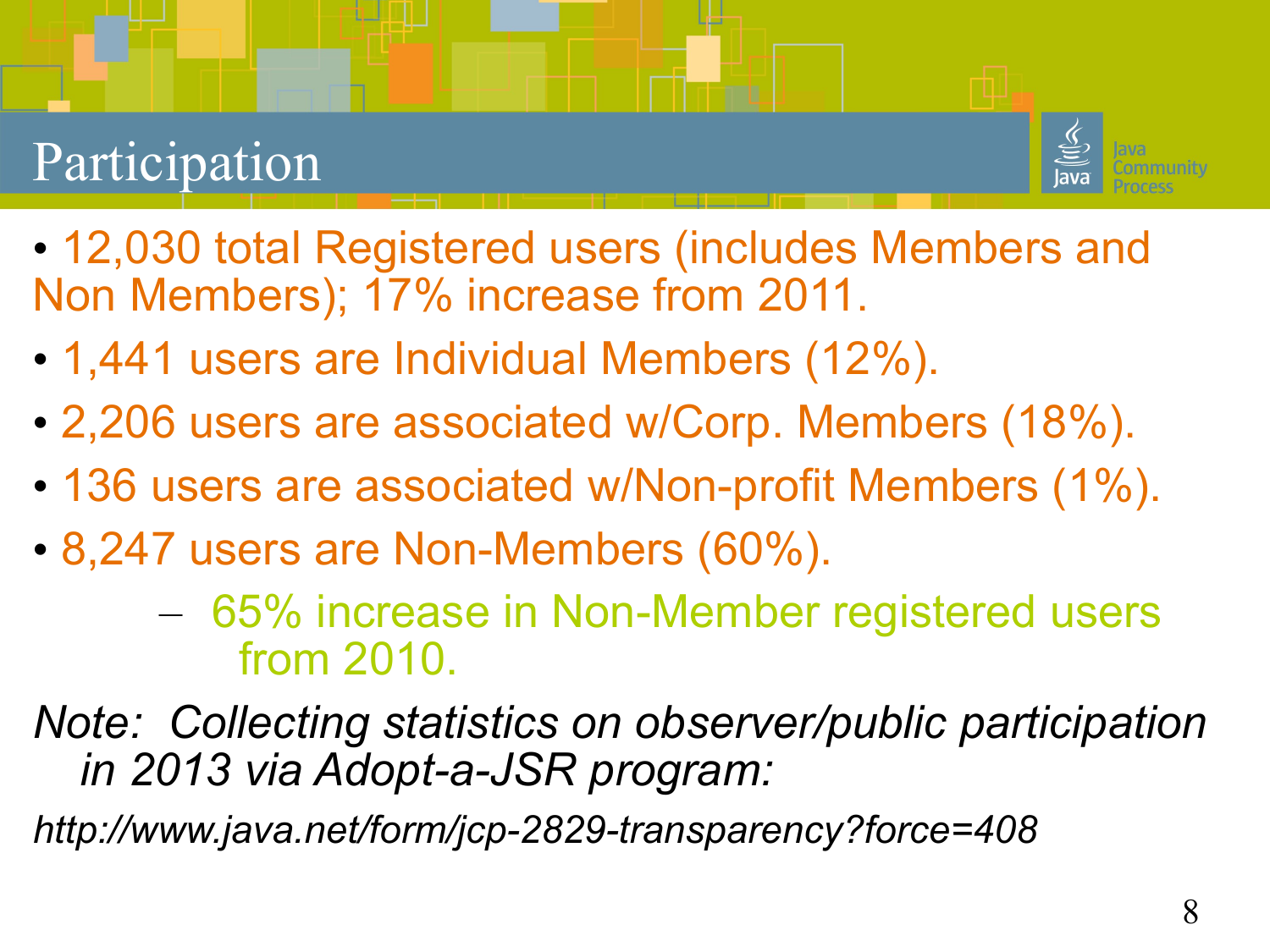#### EC Elections

![](_page_8_Picture_1.jpeg)

•Voter participation increased from 23% to 24%.

– http://jcp.org/en/whatsnew/elections

- •The EC Merged with 24 Members total.
- •CloudBees, London Java Community elected.
- •Cinterion, Credit Suisse, Fujitsu, HP ratified (6 ratified seats held in reserve).
- •RIM, Samsung, SK Telecom forfeited their seats; CableLabs resigned; AT&T, Deutsch Telekom, Siemens, Vodafone terms ended.
- •All EC Members will run for election in 2013.
	- Top 24 Members will win seats on the EC, plus Oracle permanent seat.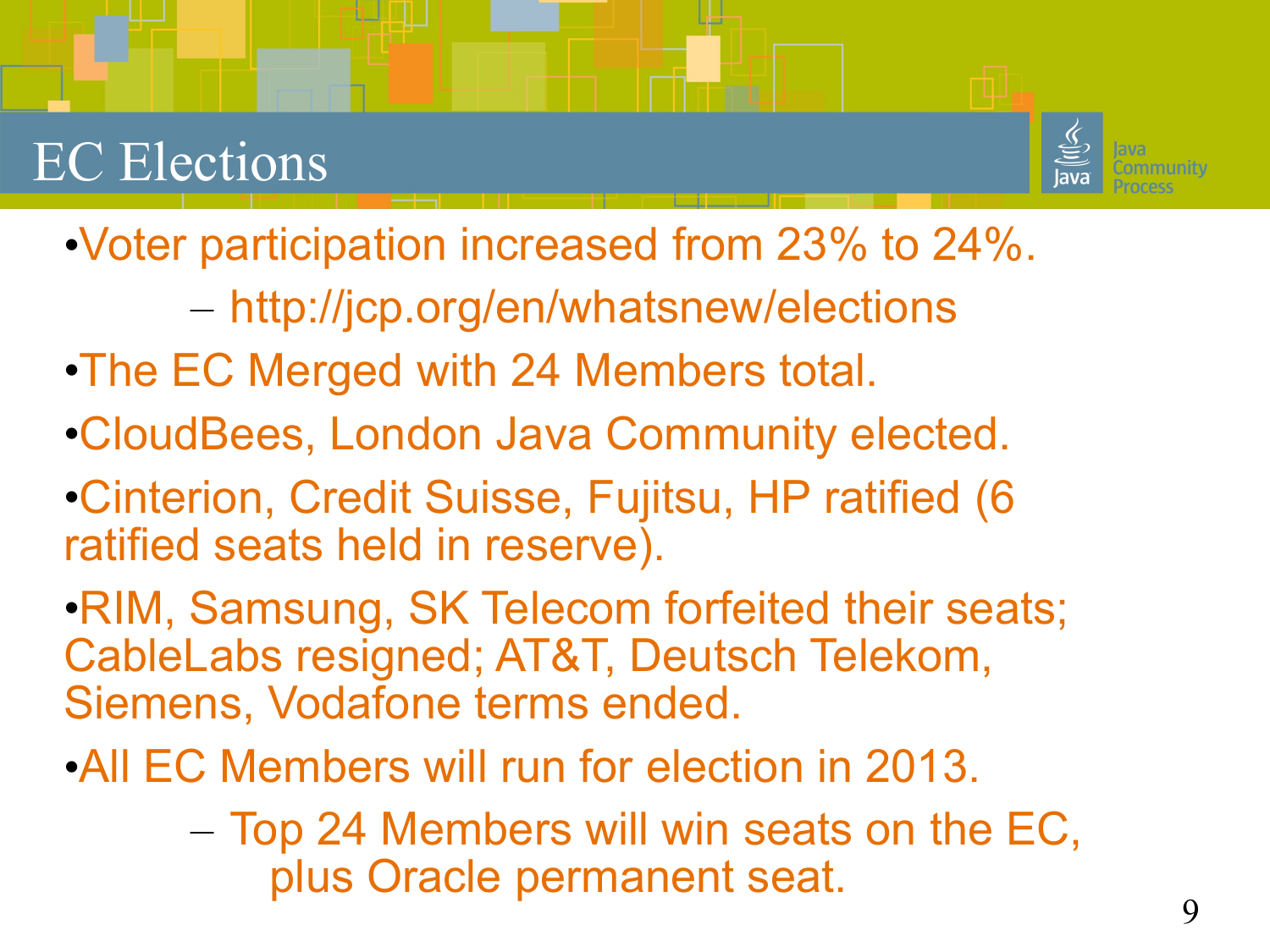#### EC Elections

![](_page_9_Picture_1.jpeg)

•EC Member Statistics – JSR ballots and meeting attendance.

- http://jcp.org/files/2012JCPECParticipationSt ats.pdf
- •Top 5 (6 way tie): Fujitsu, HP, IBM, Oracle, Siemens, TOTVS.

•Bottom 5: AT&T, Google, Azul, Twitter, Goldman Sachs (Samsung, SK Telecom, RIM, CableLabs removed from bottom 5).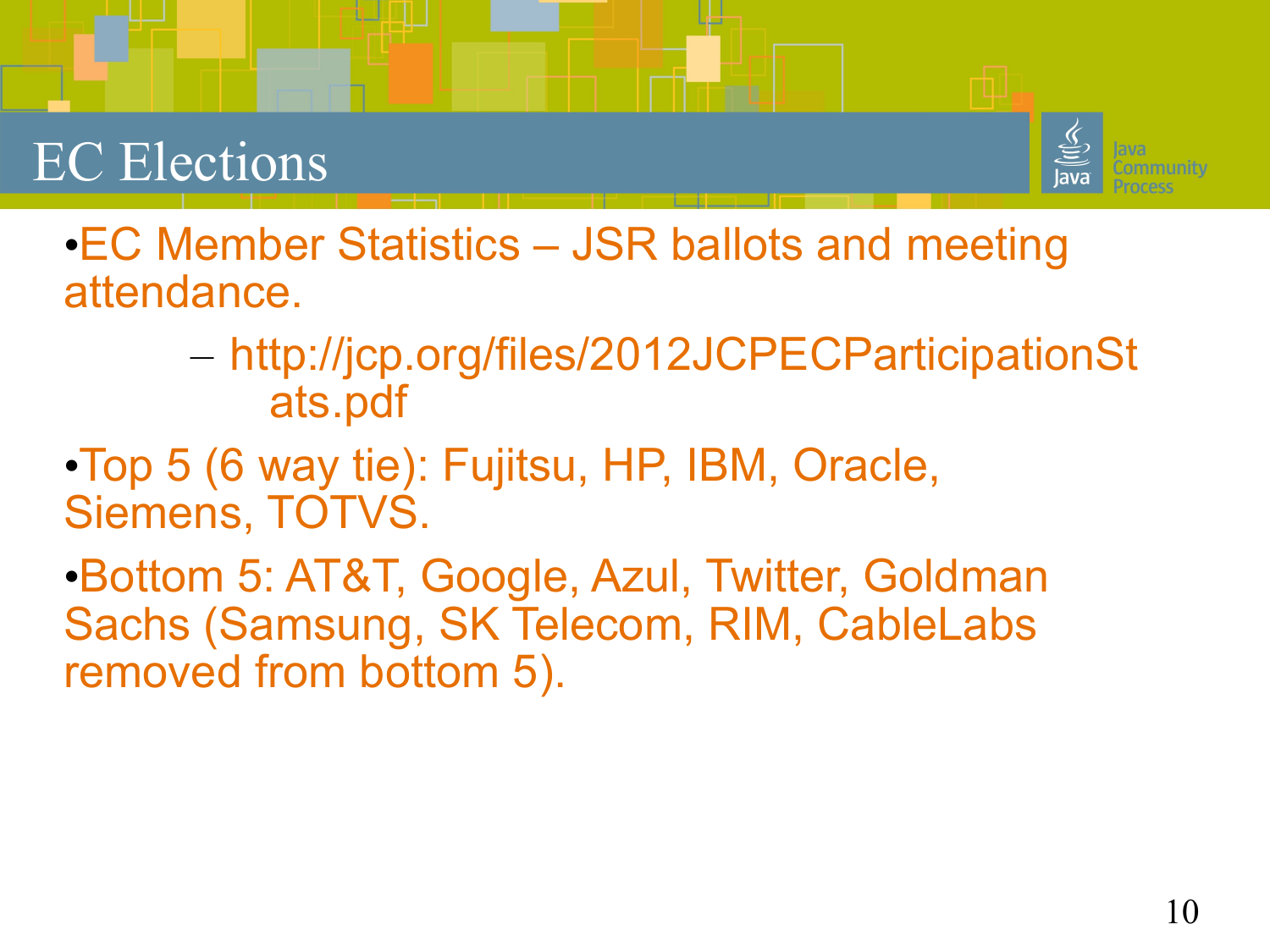#### EC Elections Participation% (2007-2012)

![](_page_10_Figure_1.jpeg)

sva **Community** 

ava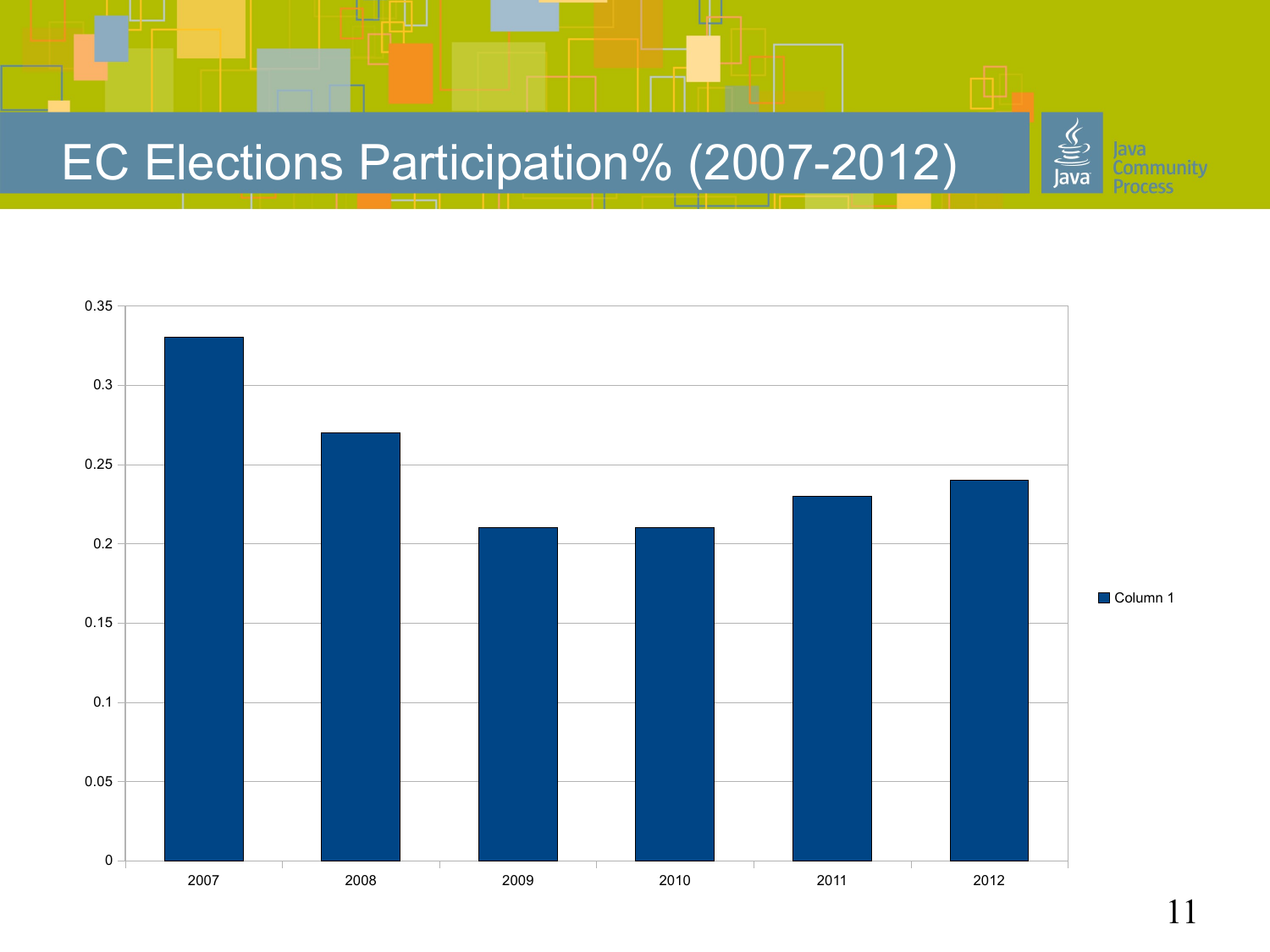#### Active JSRs

![](_page_11_Picture_1.jpeg)

- •29 Active JSRs (48 in 2011)\*.
- –8 new JSRs started (20 in 2011); 2 went on to later stages.
- –1 JSR completed.
- –Almost all migrated to JCP 2.8/2.9 (JSR 342 in progress).
- –11 active JSRs in other stages.
- •9 in Expert Group Formation (4 migrated JSRs)
- •5 in Early Draft stage.
- •13 in Public Review stage.
- •1 in Maintenance (still in JCP 2.7).
- •1 Rejected.

\*Active JSRs include JSRs that started, completed, issued a maintenance release, published a draft, or went to ballot in the last 12 months (January 2012-December 2012); 2012 modifi ed from 18 months in prior years.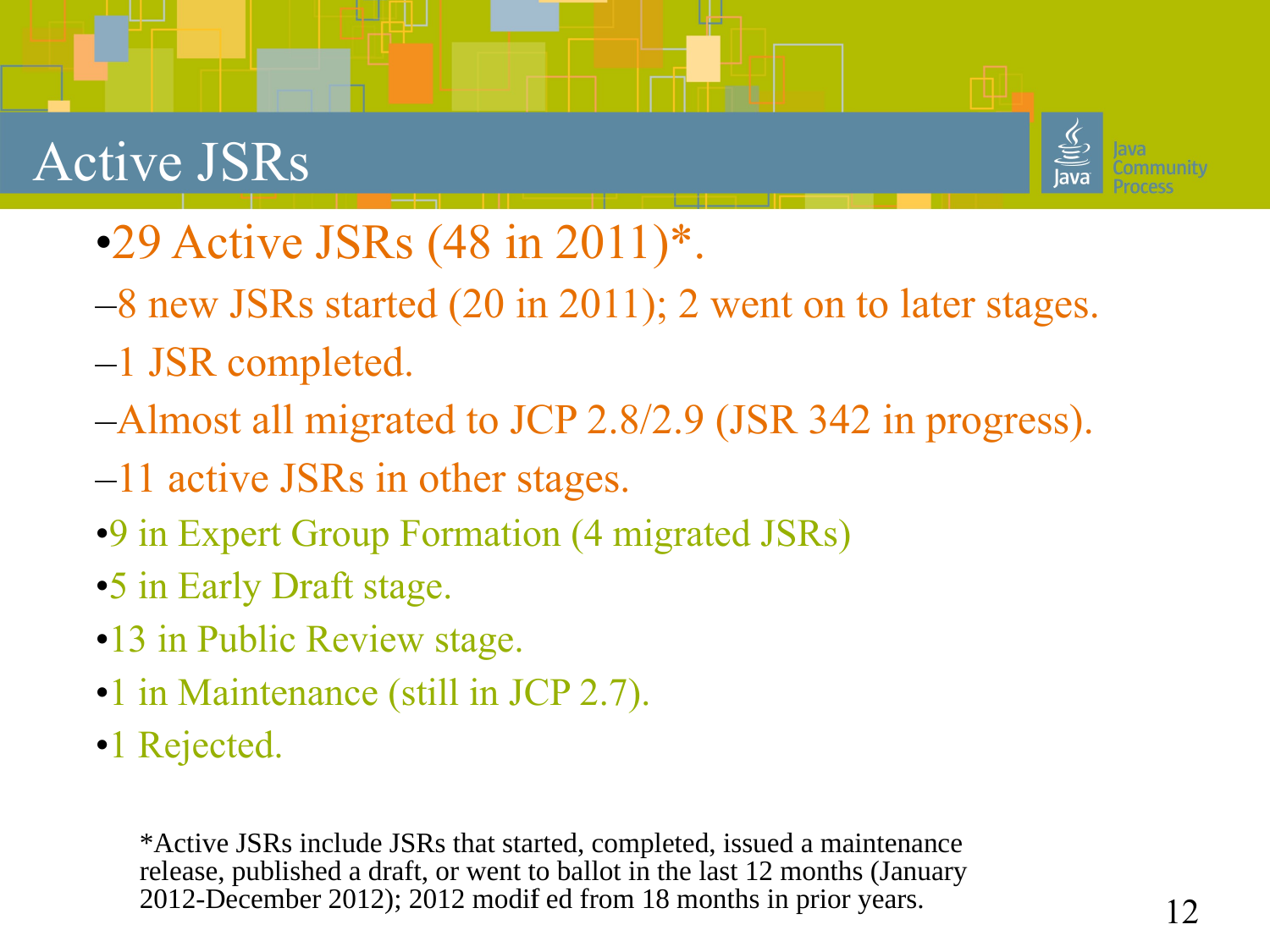![](_page_12_Picture_0.jpeg)

#### Target Platforms of all Active JSRs

•Target platforms: Java ME:1 JSR (9 in 2011); Java SE: 3 JSRs (11 in 2011); Java EE: 7 JSRs (11 in 2011).

> $-1$  targeted ME  $\&$ embedded, 10 (11 in 2011) JSRs targeted SE and EE, 2 targeted SE & embedded (3 in 2011), 5 targeted all platforms, (3 in 2011).

![](_page_12_Figure_4.jpeg)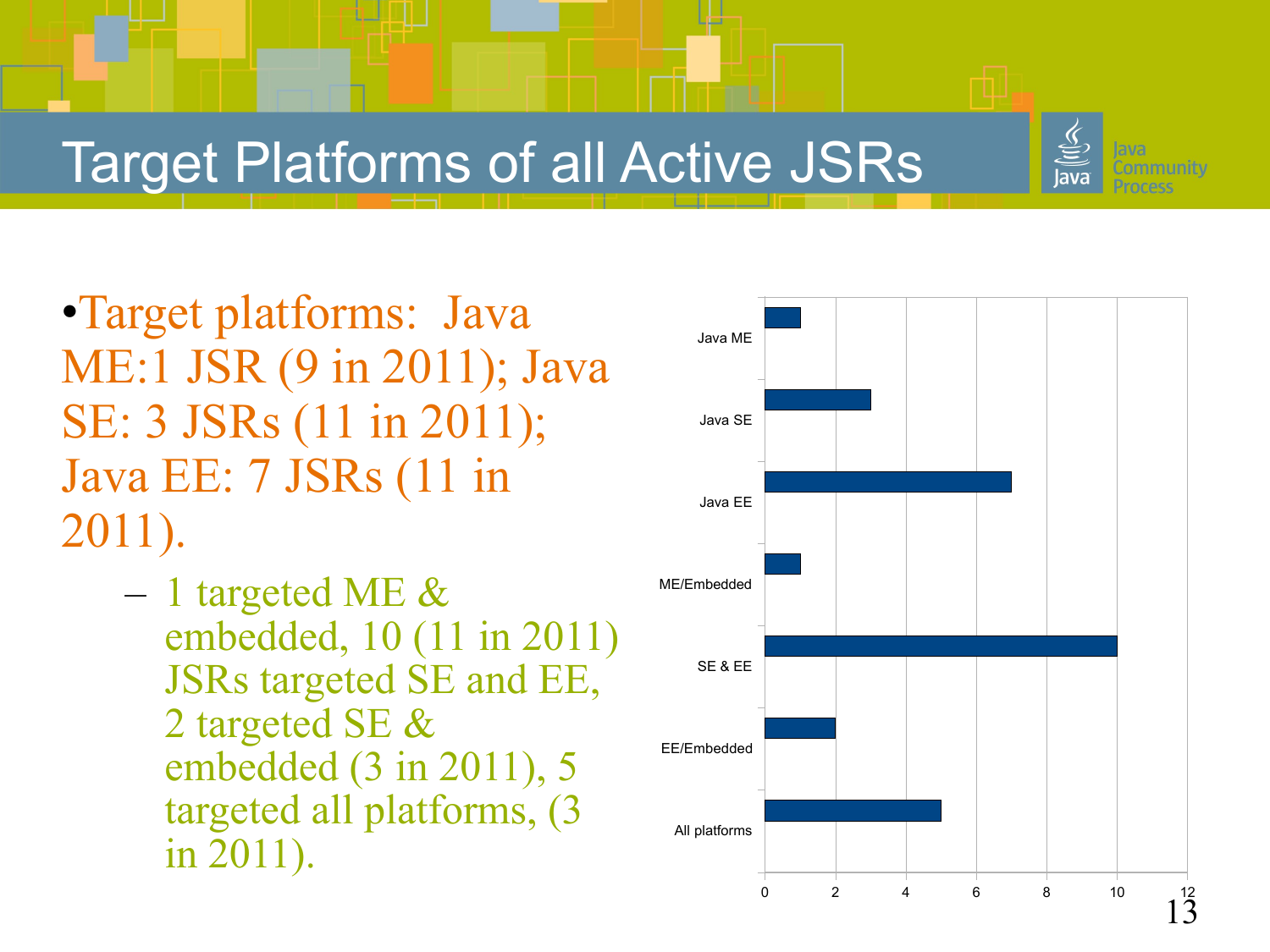## JSR Activity Summary (2007-2012)

![](_page_13_Figure_1.jpeg)

sva

lava

**Community** 

ess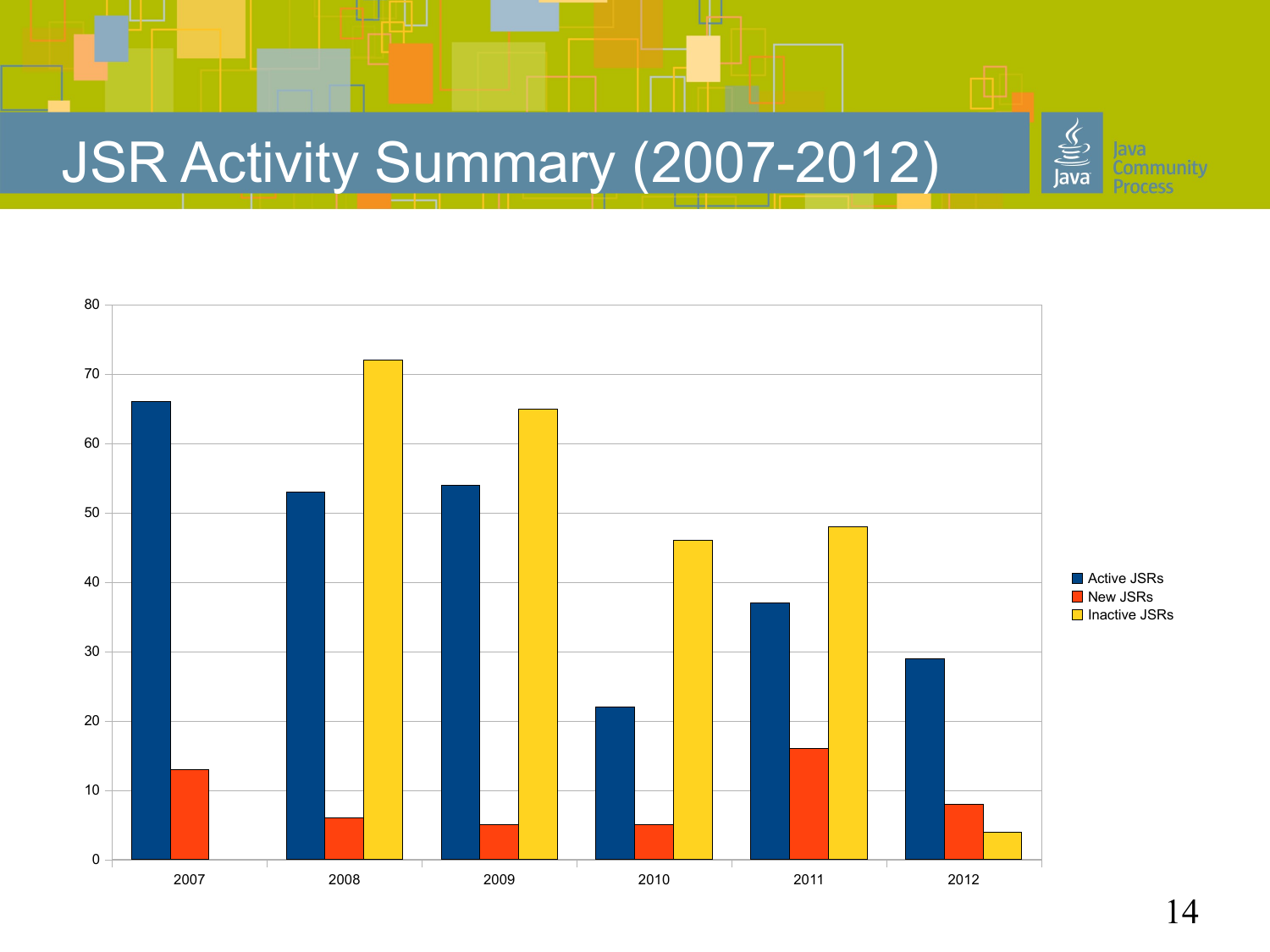#### Summary of JSR Stages

![](_page_14_Picture_1.jpeg)

- •Total JSRs: 388 (361 JSRs, 27 900 JSRs):
- ➢Active JSRs: 29
- $\triangleright$ Inactive JSRs: 4
- ➢Dormant JSRs: 31
- ➢Final JSRs: 133
- ➢Maintained JSRs: 97
- ➢Withdrawn JSRs: 81
- ➢Rejected JSRs: 13

![](_page_14_Figure_10.jpeg)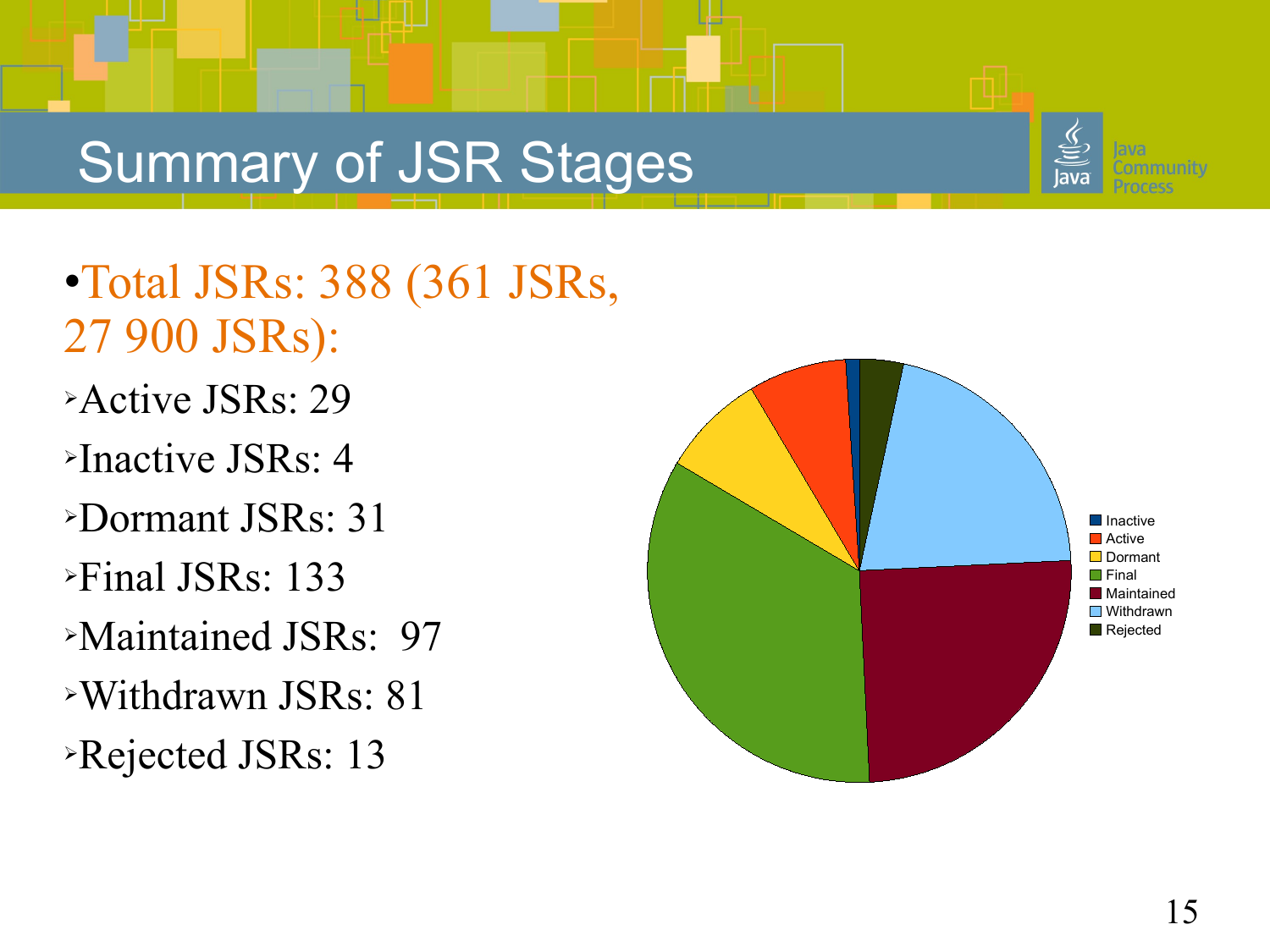#### Spec Leadership – Active JSRs

![](_page_15_Picture_1.jpeg)

| Entity               | <b>Total JSRs</b> |
|----------------------|-------------------|
| Oracle               | 23                |
| <b>RedHat</b>        | 3                 |
| <b>Credit Suisse</b> |                   |
| <b>IBM</b>           |                   |
| <b>J Feldman</b>     |                   |
| <b>S</b> Colebourne  | 1                 |
| <b>IM Santos</b>     | 1                 |
| <b>G Luck</b>        |                   |
| M Ernst              |                   |

 9 Entities; 4 (9 in 2011) organizations and 5 (1 in 2011) individuals played a Spec Lead role in 29 Active JSRs.

![](_page_15_Figure_4.jpeg)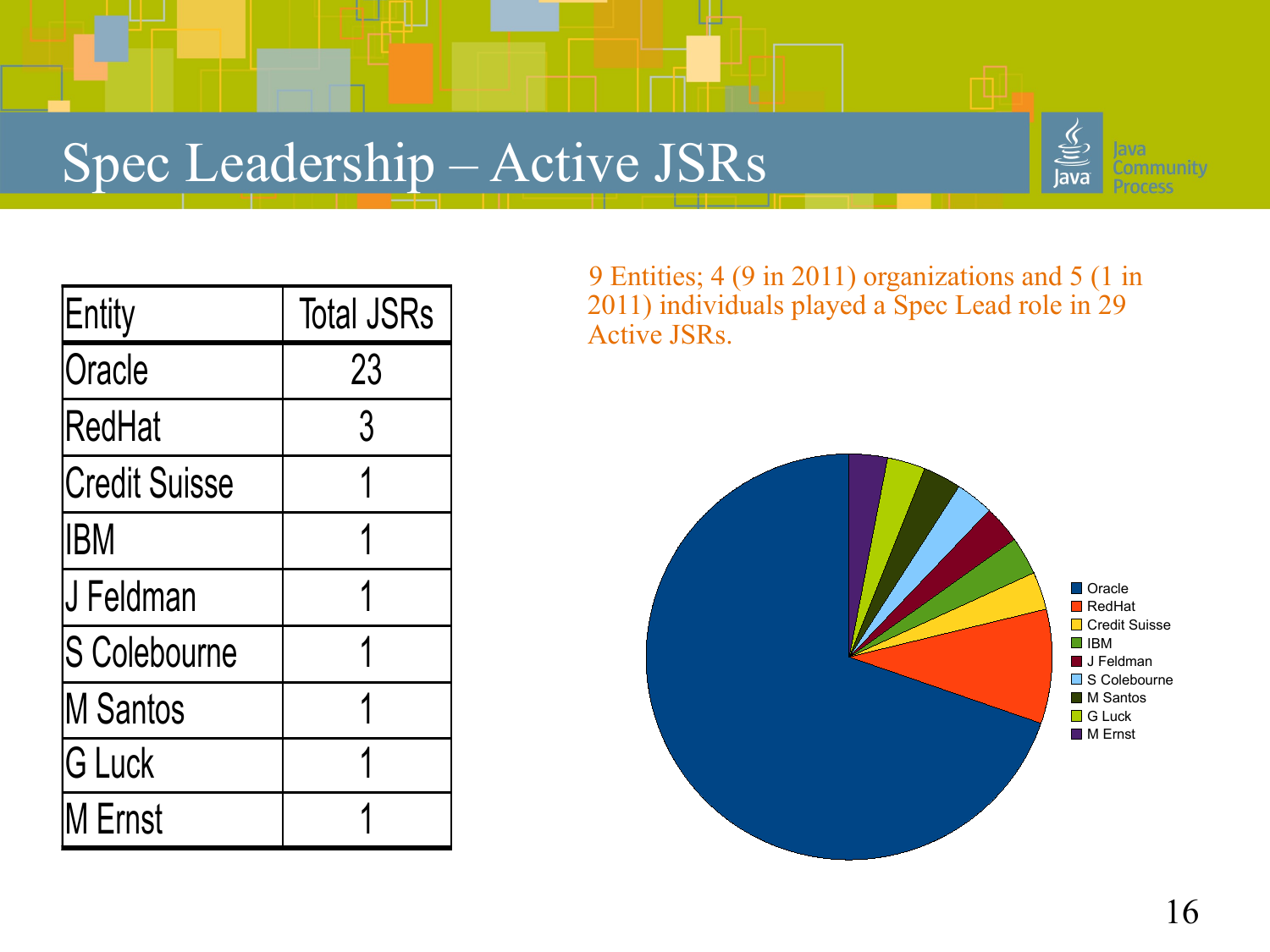#### Spec Leadership of All JSRs

![](_page_16_Picture_1.jpeg)

- 81 different Members have led the 388 JSRs.
- 84% of Members lead 1-2 JSRs.
- 16% lead 3 or more JSRs (shown on chart-right).
- Oracle/Sun has led 60% of all JSRs.

#### Members leading 3 or more JSRs

![](_page_16_Figure_7.jpeg)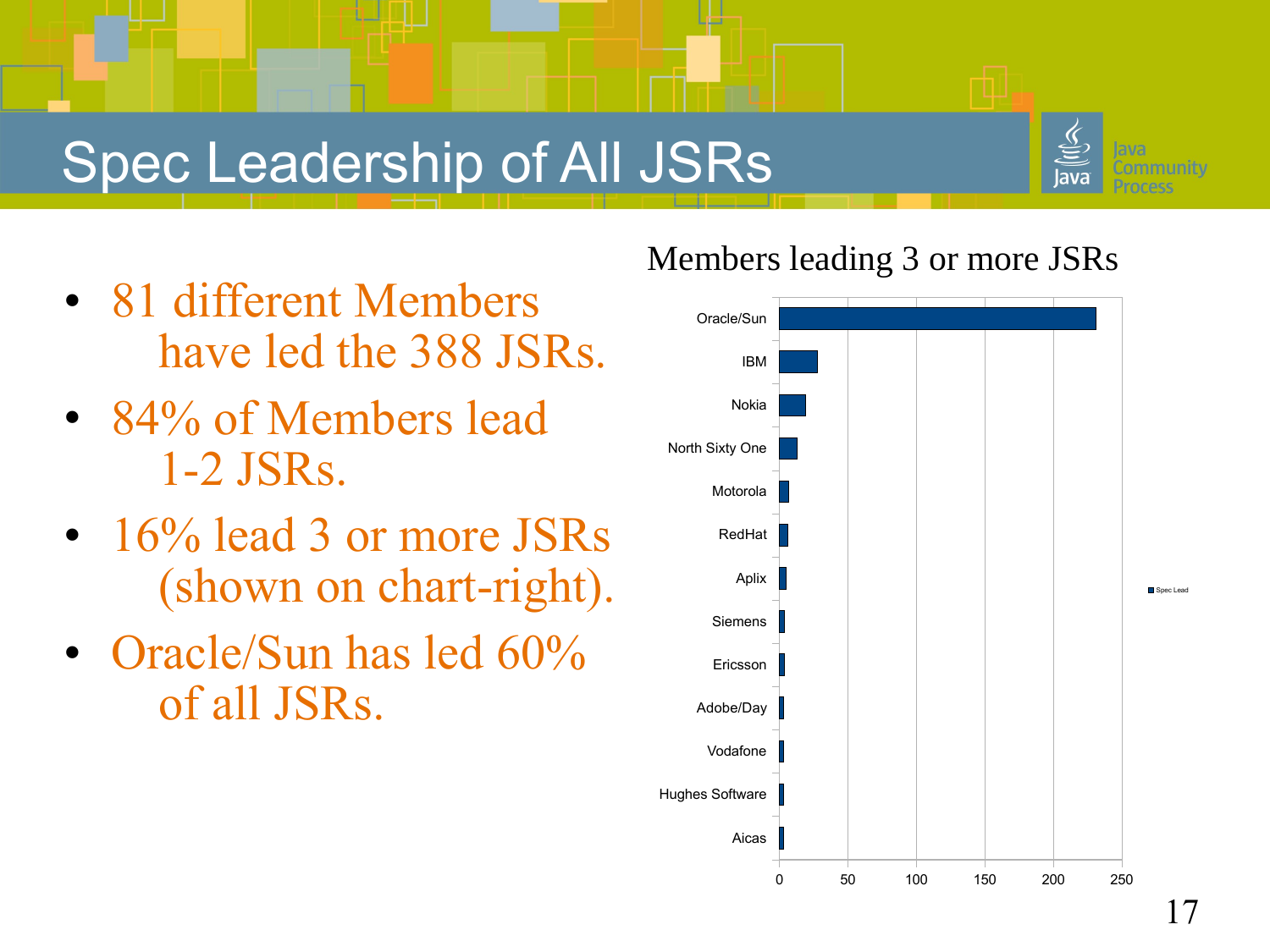#### Nominate a Star Spec Lead

![](_page_17_Picture_1.jpeg)

2012 Star Spec Lead Nominations open through 18 January: <http://www.java.net/form/2012-jcp-star-spec-leads> Spec Leads profiles of Active JSRs: http://www.jcp.org/en/press/news/sl\_feature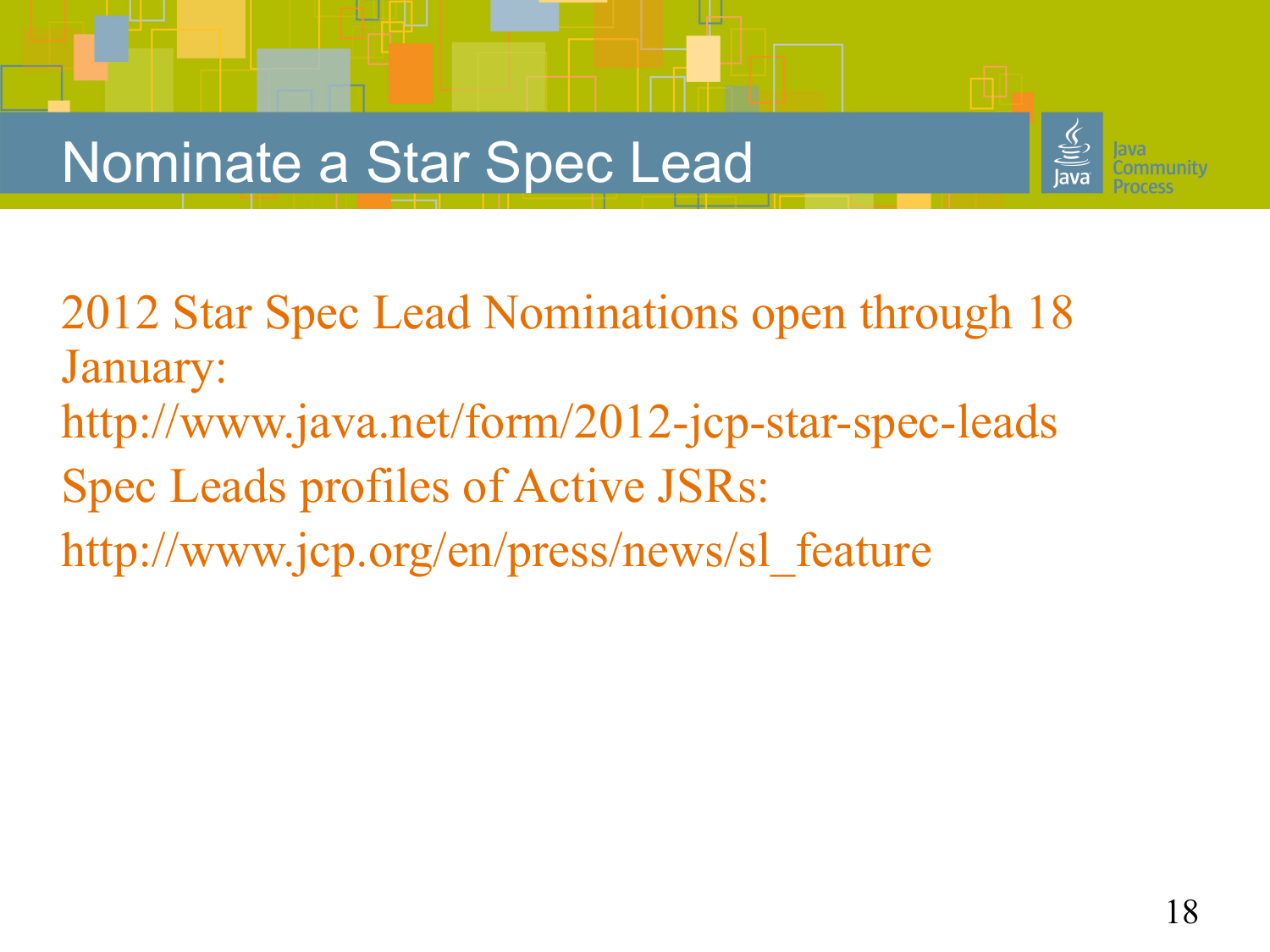#### Expert Group Membership

![](_page_18_Picture_1.jpeg)

•29 Active JSRs; 386 (638 in 2011) expert group members served on the associated EGs.

- –Average of about 13 per EG (13 in 2011).
- •54 (105 in 2011) organizations represented.
- –Mostly corporations, 8 non-profits.
- –Organizational EG reps often serve on multiple EGs.
- –Organizations often have several reps on a single EG.
- •95 (133 in 2011) individuals represented.
- –Most individuals served on 1 EG (of an Active JSR).
	- Some Individual Experts serving on 2-11 EGs.
- 53% of all EG reps are from EC Members (76% in 2011).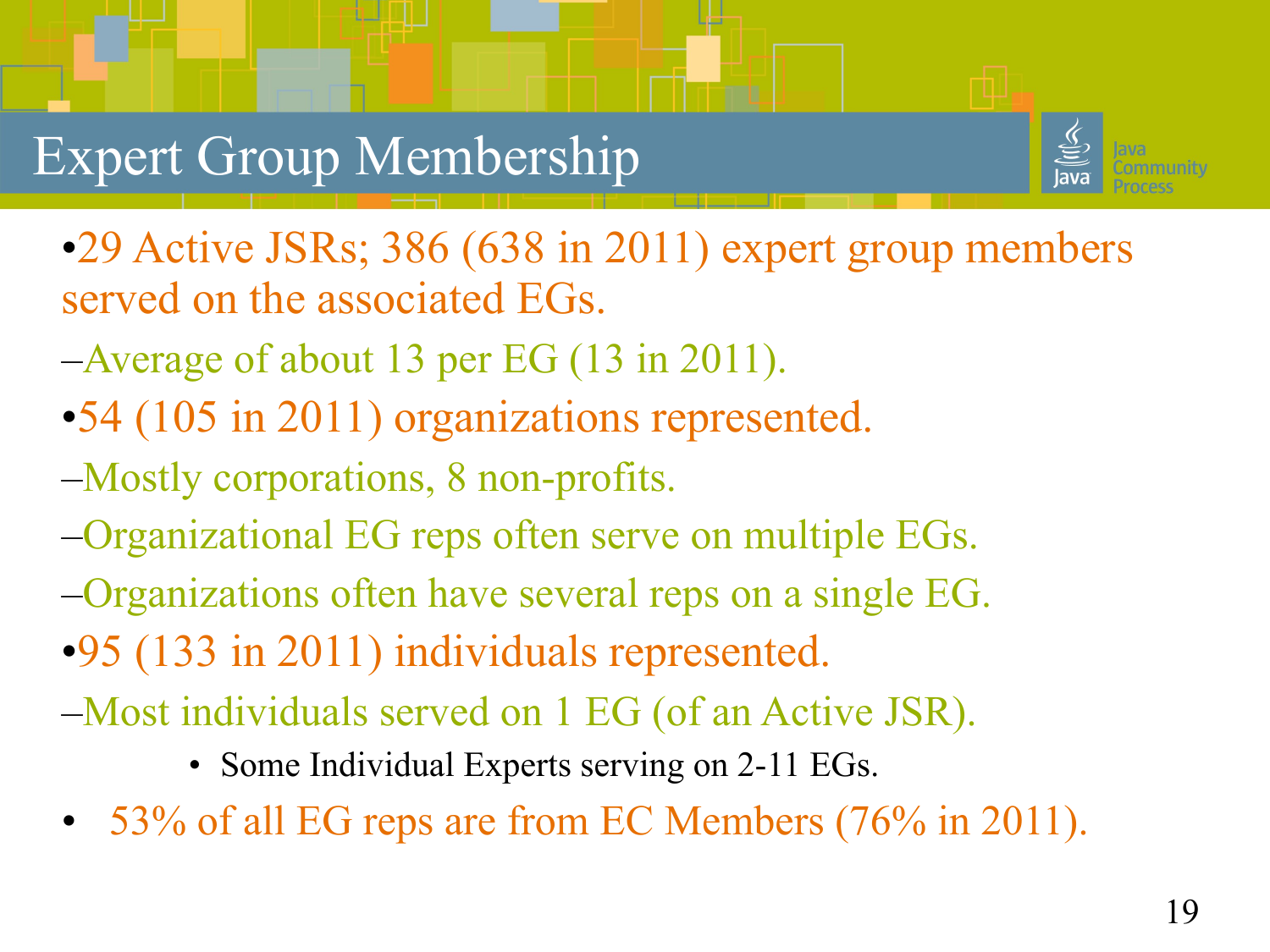#### Organizational and EC representation on EGs

![](_page_19_Picture_1.jpeg)

| Oracle               | 55             | <b>Goldman Sachs</b> | 5               | eBay              | 3               |
|----------------------|----------------|----------------------|-----------------|-------------------|-----------------|
| RedHat               | 38             | Caucho               | 4               | Ericsson          | $3\overline{3}$ |
| <b>IBM</b>           | 30             | <b>TOTVS</b>         | 4               | <b>ARM</b>        | $\overline{2}$  |
| <b>Werner Keil</b>   | 11             | <b>Aplix</b>         | 4               | <b>S</b> Andreani | $\overline{2}$  |
| <b>Credit Suisse</b> | 9              | London JUG           | 4               | Eclipse           | $\overline{2}$  |
| <b>Fujitsu</b>       | 7              | <b>SAP</b>           | 4               | SouJava           | $\overline{2}$  |
| <b>VMWare</b>        | $\overline{7}$ | OW <sub>2</sub>      | 4               | <b>Intel</b>      | $\overline{2}$  |
| Pramati              | $\overline{7}$ | <b>Cinterion</b>     | $3\overline{)}$ | <b>Twitter</b>    | $\overline{2}$  |
| <b>Adam Bien</b>     | $\overline{7}$ | AT&T                 | $\mathfrak{S}$  | <b>Azul</b>       | 1               |
| Google               | 6              | Doug Lea             | 3               | <b>CloudBees</b>  | 1               |
| <b>TmaxSoft</b>      | 6              | <b>HP</b>            | $3\overline{3}$ |                   |                 |
| R Hightower          | 5              | <b>Nokia</b>         | 3               |                   |                 |

*Members with >= 3 reps on Active JSRs plus EC members.*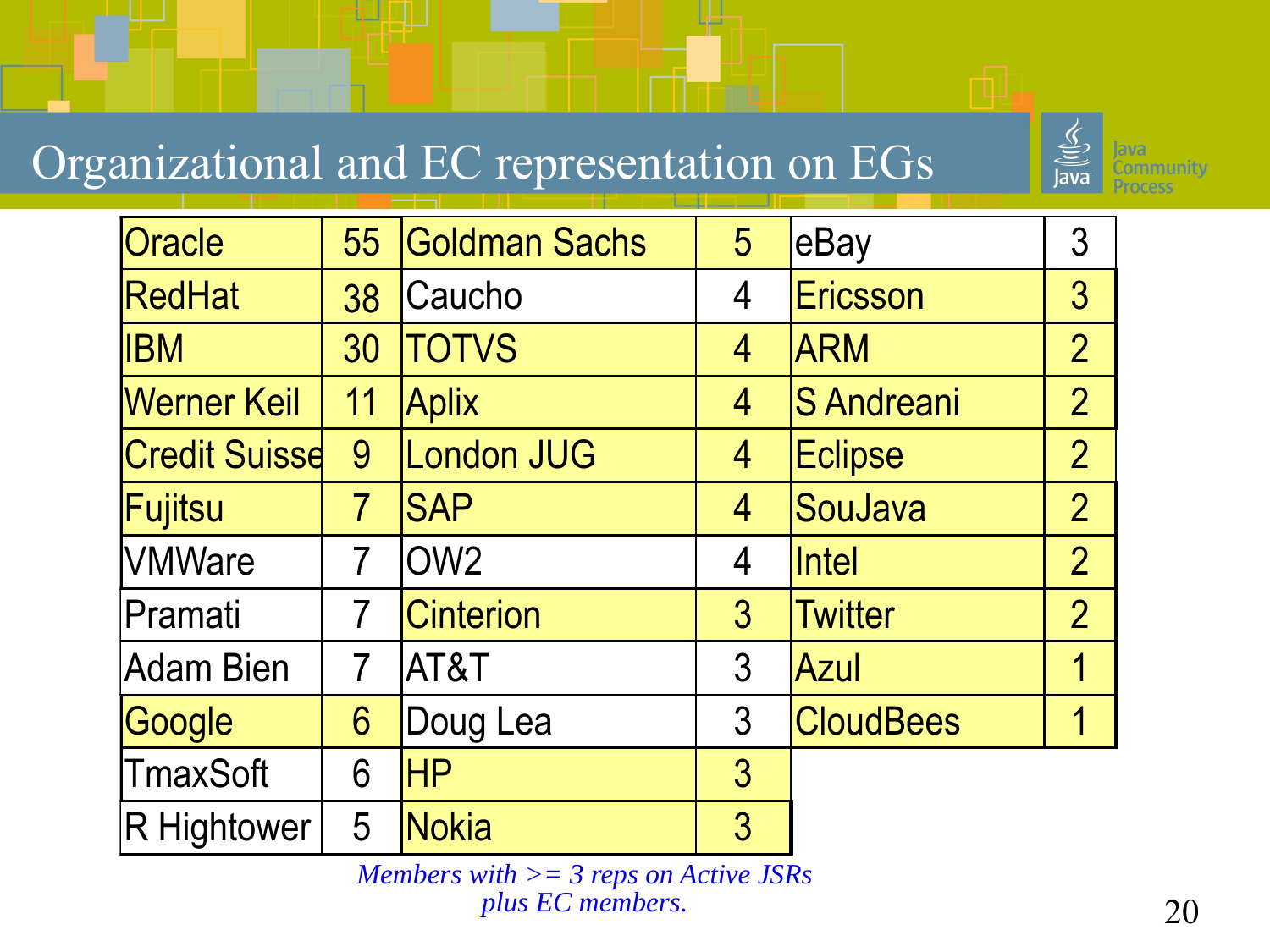![](_page_20_Picture_0.jpeg)

#### Expert Group Membership – All JSRs

•388 JSRs; 2885 expert group members served on the associated EGs.

- –536 distinct JCP Members providing Experts.
- –Average of about 8 Experts per EG (removing 900 series JSRs).
- –2218 Experts representing Corporations (77%).
- –574 Individual Experts (20%).
- –93 Experts representing Institutions or JUGs (3%).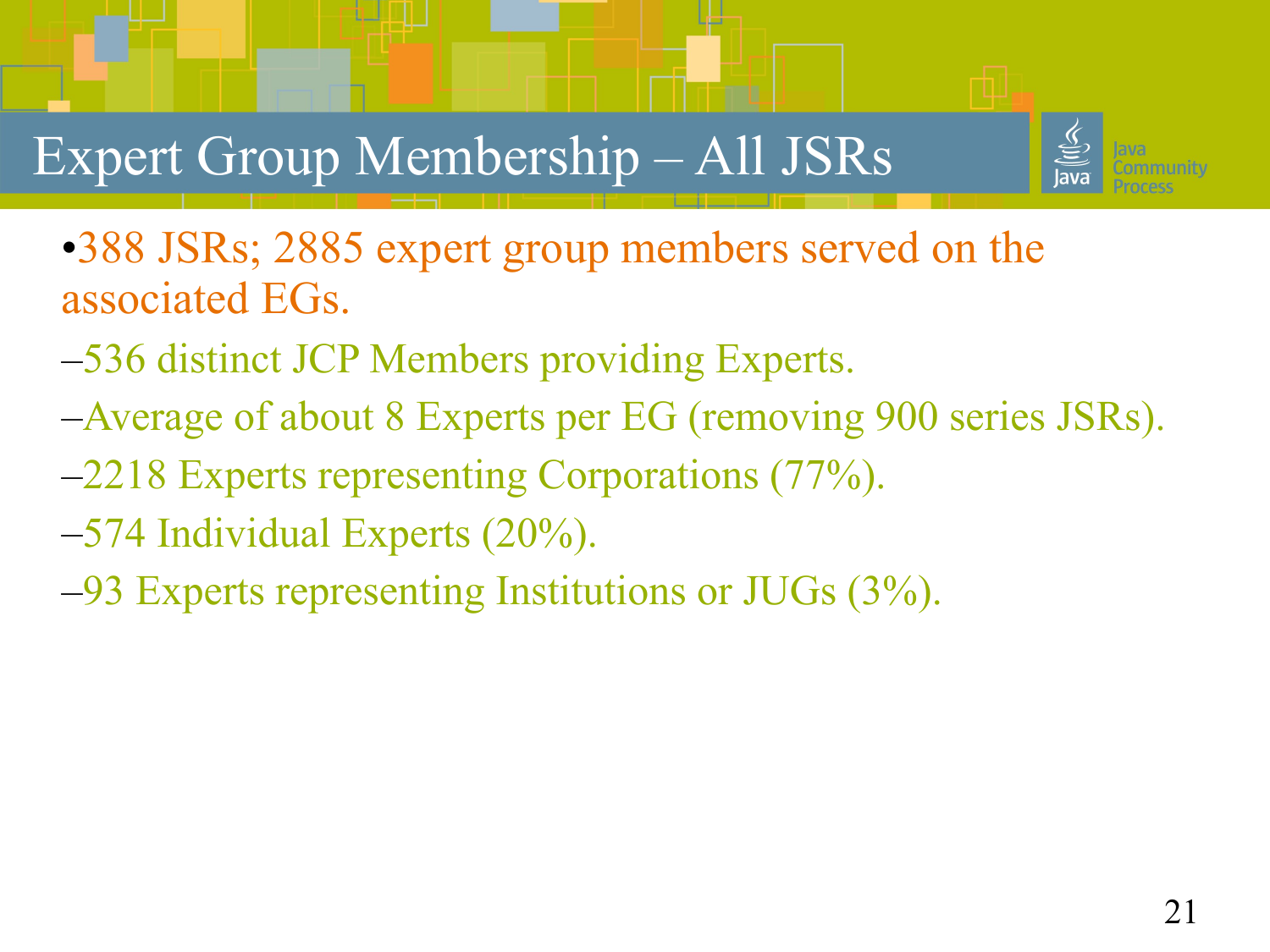#### Organizational on EGs - All JSRs

![](_page_21_Picture_1.jpeg)

| Oracle                   |     | 524 Sony Ericsson | 35 | Sharp                 | 20 |
|--------------------------|-----|-------------------|----|-----------------------|----|
| <b>IBM</b>               | 178 | Borland           | 33 | <b>NEC</b>            | 19 |
| <b>SAP/Sybase</b>        | 98  | Aplix             | 33 | Doug Lea              | 19 |
| Motorola                 | 95  | Symbian           | 32 | Google                | 19 |
| RedHat                   | 91  | Novell            | 32 | Telecordia            | 18 |
|                          |     | <b>RIM</b>        | 30 | <b>JART</b>           | 17 |
| <b>Nokia</b>             | 77  | Vodafone          | 27 | Adobe                 | 16 |
| $\overline{\mathsf{HP}}$ | 61  | <b>SAS</b>        | 27 | AT&T                  | 16 |
| <b>Siemens</b>           | 54  | Ericsson          | 26 | Matsushita            | 15 |
| Samsung                  | 43  | Esmertec          | 22 | <i><b>Intel</b></i>   | 15 |
| Apache                   | 42  | <b>TIBCO</b>      | 21 | <b>Werner Keil</b>    | 15 |
| Pramati                  | 37  | Progress          | 21 | <b>NTT DoCoMo</b>     | 14 |
| Fujitsu                  | 36  | Cisco             | 21 | <b>LG Electronics</b> | 14 |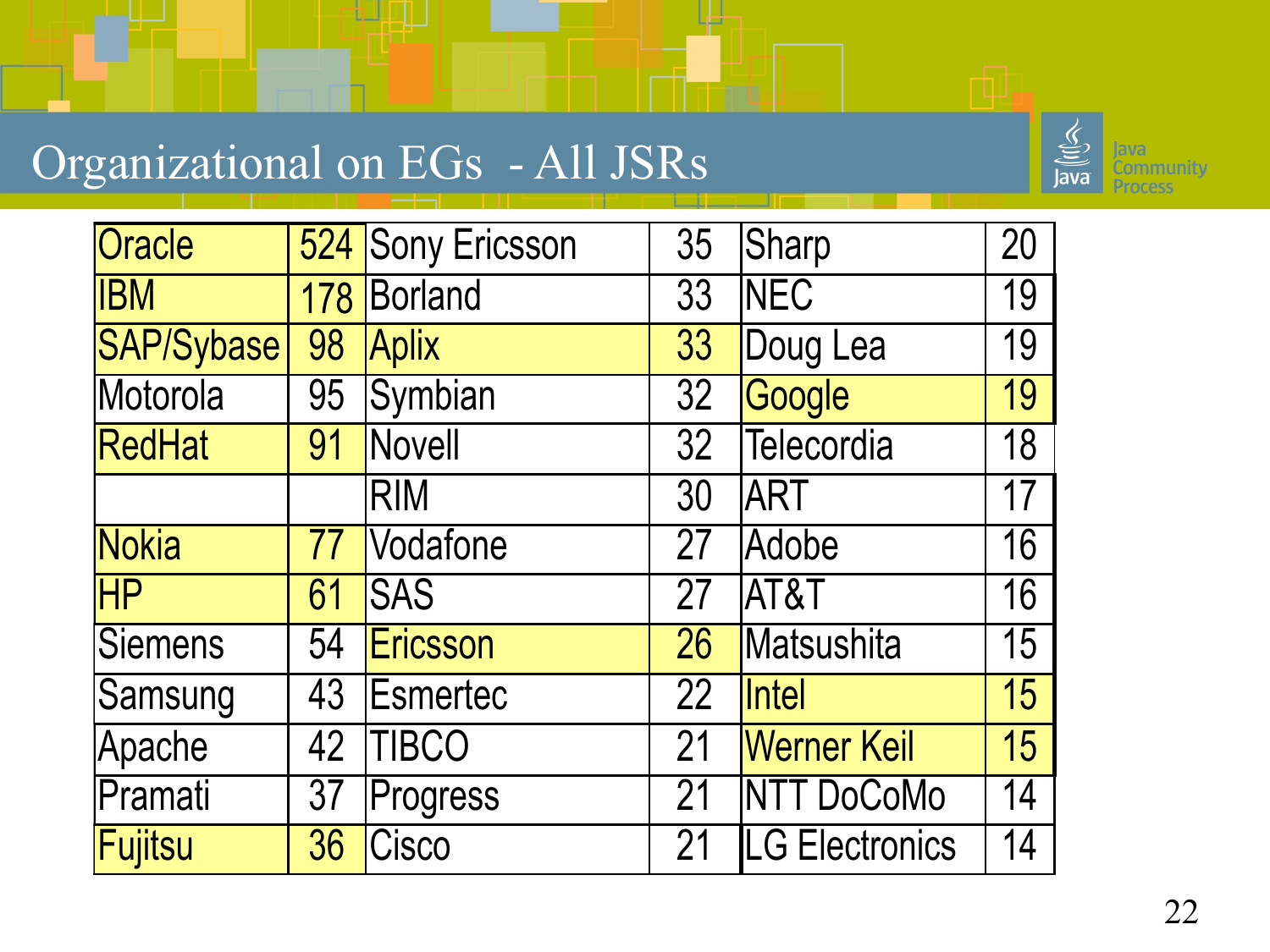#### Inactive JSRs

![](_page_22_Picture_1.jpeg)

- Inactive JSR stage introduced in 2009--reduced Inactive JSRs from 72 JSRs to 4 JSRs in January 2013.
- JCP 2.8 or above JSRs have JSR Deadlines/Renewal Ballots (all Active JSRs now operating or in process of migrating).
	- <http://www.jcp.org/en/resources/inactive>
	- <http://www.jcp.org/en/introduction/faq-jsr#inactive>
- List of Current Inactive JSRs, January 2013:
	- JSR 302, Safety Critical Java Technology (Open Group)
	- JSR 333, Content Repository API for Java Technology 2.1 (Adobe)
	- JSR 332, Email Client API for Java ME (Samsung)
	- JSR 297, Mobile 3D Graphics API (Nokia, North Sixty-One); Existing Inactive JSR
- Propose to initiate Dormant Ballots with the EC for these 4 JSRs, unless updates are received, June 2013 (via section 2.1.2 of JCP 2.7 or below).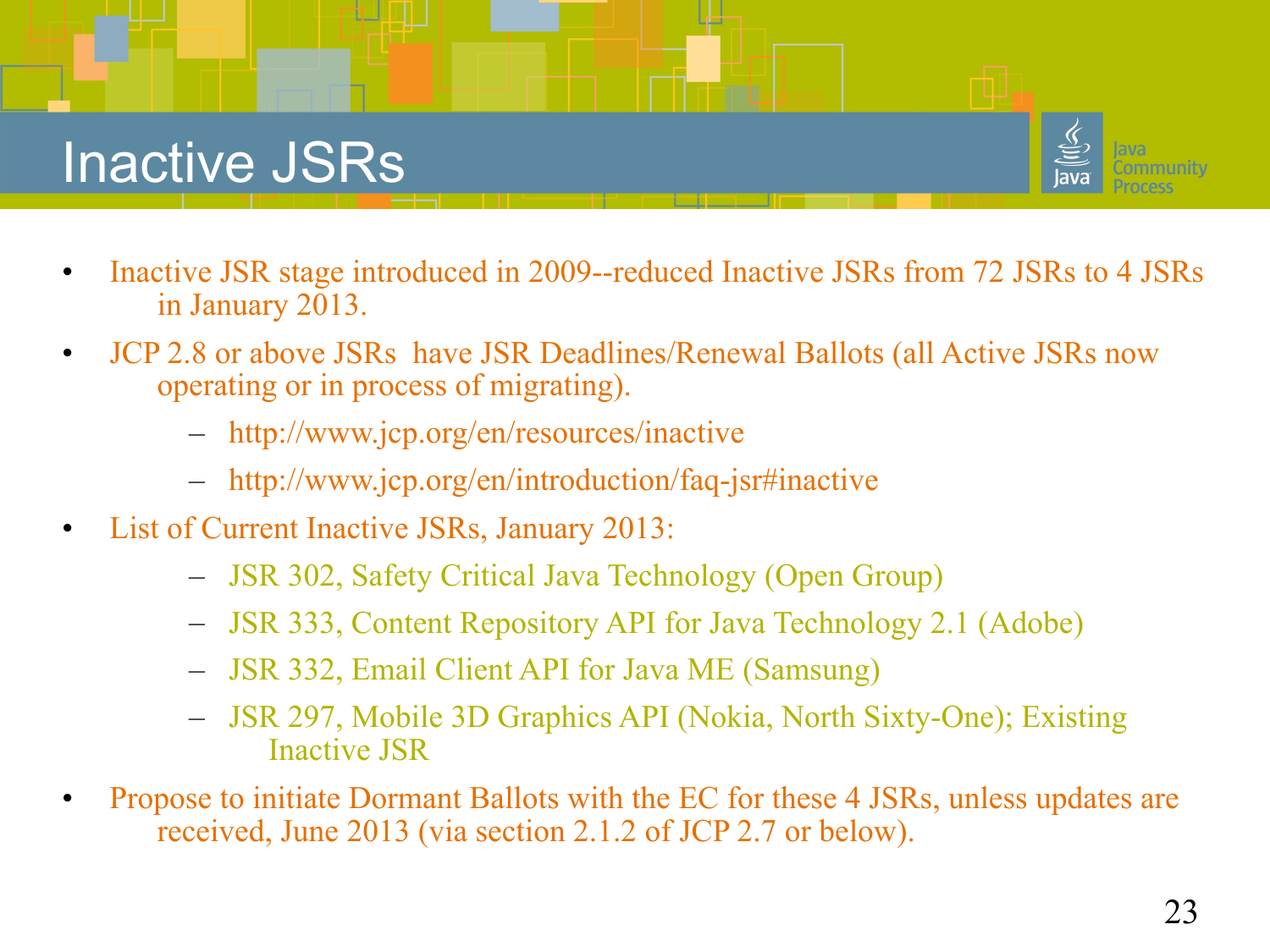#### Renewal Ballots – JSRs 2.8 or above

- JSR 354, Money and Currency API; EDR deadline November 2012.
- JSR 358, A major revision of the Java Community Process, EDR deadline April 2013.
- JSR 359, SIP Servlet 2.0, EDR deadline April 2013.
- How to implement Renewal Ballot(s) moving forward?
- JCP 2.9 section 1.3 JSR Deadlines:

 *If a JSR does not begin Early Draft Review within 9 months of completing its JSR Approval Ballot, or does not begin Public Review within 12 months of first submitting an Early Draft, or does not reach Final Release within 12 months of commencing Public Review, then the EC should initiate a JSR Renewal Ballot unless it is agreed that there are extraordinary circumstances that justify the delay. The PMO shall inform the Spec Lead and Expert Group of this decision and will request the Spec Lead and Expert Group to prepare a public statement to the EC. The JSR Renewal Ballot shall start 30 days after the request. If the JSR Renewal Ballot is approved by the EC, then another renewal ballot cannot be initiated for that JSR for an additional year.*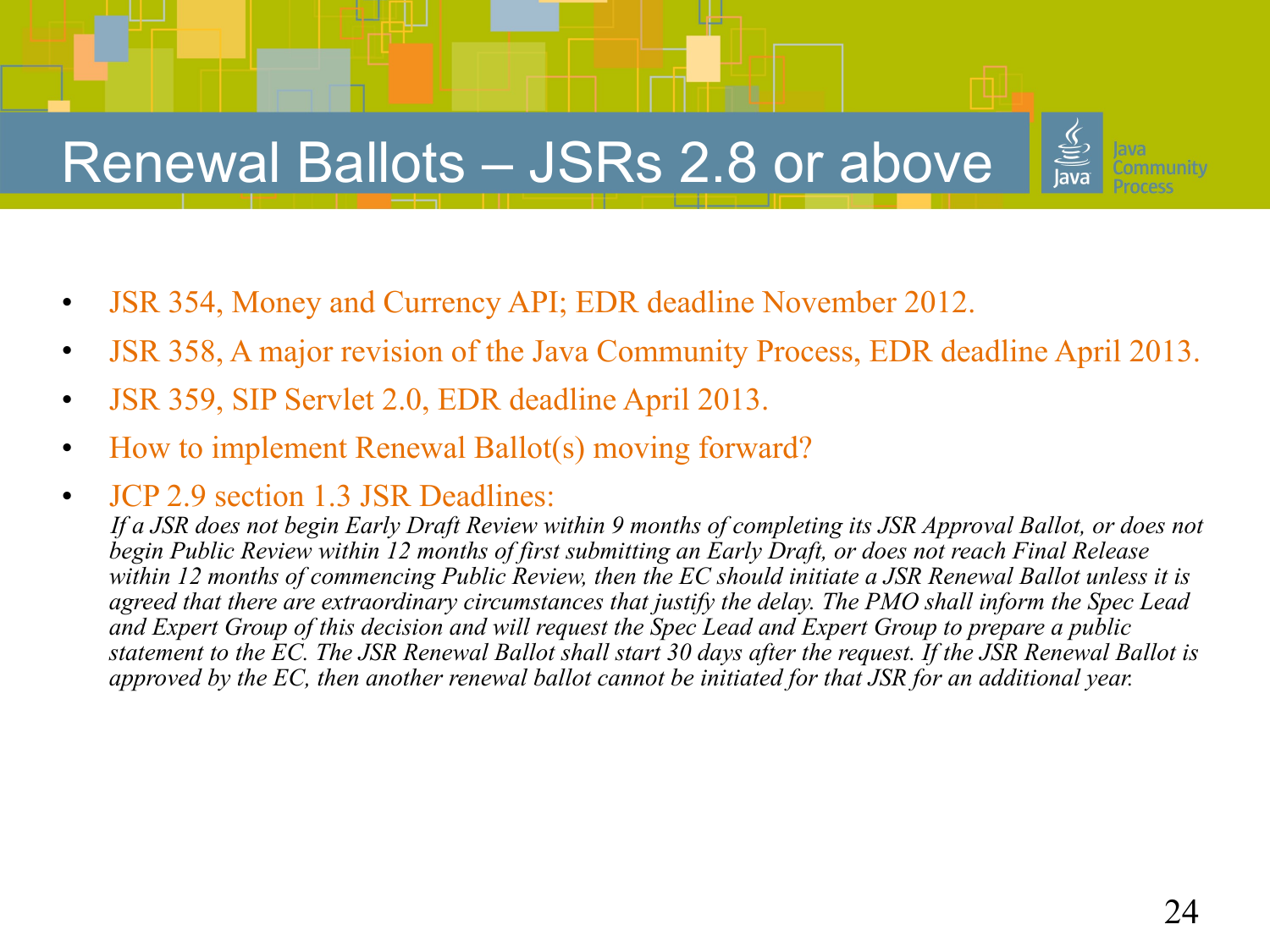#### Adopt-a-JSR Program Status

- Adopt-a-JSR program introduced in late 2011 by London Java Community and SouJava.
- Home:<http://java.net/projects/adoptajsr/pages/Home>
- Transparency Surveys: http://www.java.net/form/jcp-2829-transparency?force=408
- Java EE 7 JSRs:<http://glassfish.org/adoptajsr>
- 19 JUGS participating: Campinas JUG (Brazil), ceJUG (Brazil), GOJava (Brazil), SouJava (Brazil), Peru JUG, SV JUG (USA), Houston JUG (USA), Toronto JUG (Canada), London Java Community (UK), BeJUG (Belgium), Madrid JUG (Spain), JUG Cologne (Germany), Indonesia JUG, Hyderabad JUG (India), JUG Chennai (India), Morocco JUG, Faso JUG (Africa), Jozi JUG (South Africa).
- 23 JSRs 'adopted': 107, 299, 308, 310, 321, 331, 335, 338, 339, 342, 343, 344, 345, 346, 347, 348, 349, 352, 353, 354, 355, 356, 358.
- JSR 339, Java API for RESTful Web Services 2.0 & JSR 353, Java API for JSON Processing, are the most popular JSRs, being adopted by at least 5 JUGs.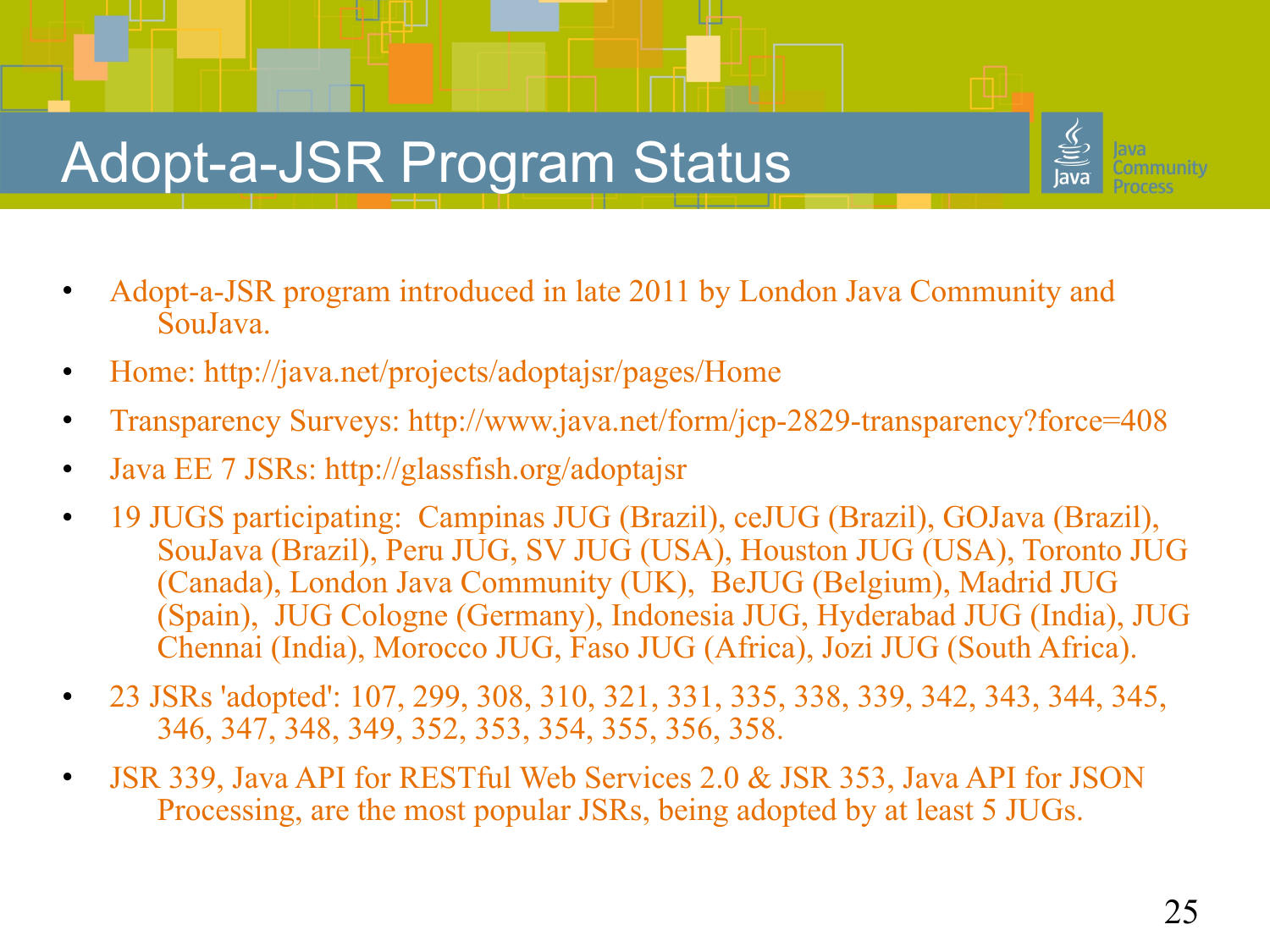#### JCP Online Meetings

- Leverage the Community (Adopt-a-JSR).
- JCP 2.9 & Transparency.
- **Expert Group Nominations Process.**
- Developing a TCK.
- Meet the EC Candidates.
- Public EC Meetings (2).
- Suggestions for 2013?
- First call of 2013 scheduled for 18 January at 09:00 PST.
	- [https://blogs.oracle.com/jcp/entry/adopt\\_a\\_jsr\\_program\\_online](https://blogs.oracle.com/jcp/entry/adopt_a_jsr_program_online)
	- All sessions posted: http://jcp.org/en/resources/multimedia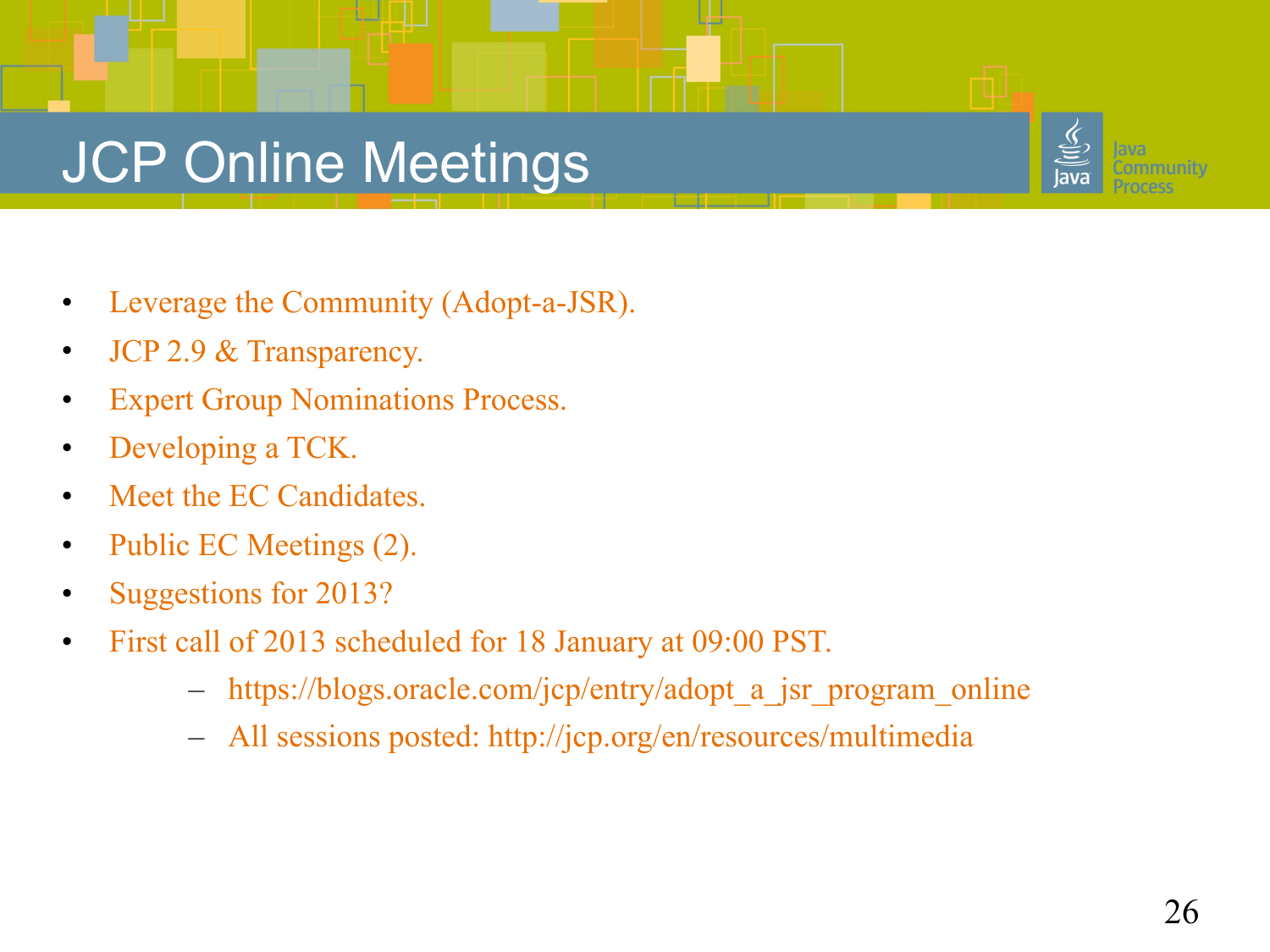#### **JCP Online Survey Results**

![](_page_26_Picture_1.jpeg)

- Survey conducted in Q1 2012; 248 responses; 56% JCP Members
- Overall satisfaction: Very/somewhat satisfied with the JCP (59%), neither (24%), somewhat dissatisfied (9%), Very dissatisfied (8%).
- Reasons joined the JCP: Review & Comment on JSRs (77%), Propose new JSRs (39%), EC Elections participation (31%), Nominate EG Members (27%).
- Reasons did not join the JCP: Never considered it (39%), Not aware of benefits (33%), Too expensive (17%), Too complex (16%), Benefits not compelling (7%).
- Pace of the JCP: Should be slower (13%), Just right (43%), Should be faster (44%).
- The JCP is important to the development of Java (81% agree).
- Most users visit JCP org at least once a month; more that half visit 6 or more times a month. Reasons to visit: View JSRs (63%), Comment of JSRs (36%), JSR news (32%), Community news (31%), find out more about JCP (28%).
- JUG Membership (31%); Use Java exclusively (46%), Use Java most of the time  $(37\%)$ .
- Technologies used: Java 6 (88%), HTML (73%), XML (62%), Java 7 (50%), Java 5  $(44\%)$ , Spring  $(37\%)$ , C++ $(23\%)$ .
- Industry: Computer/software  $(46%)$ , Financial  $(9%)$ , Computer/Internet  $(8%)$ , Student<sub>2</sub>7  $(8\%)$ , Education  $(4\%)$ .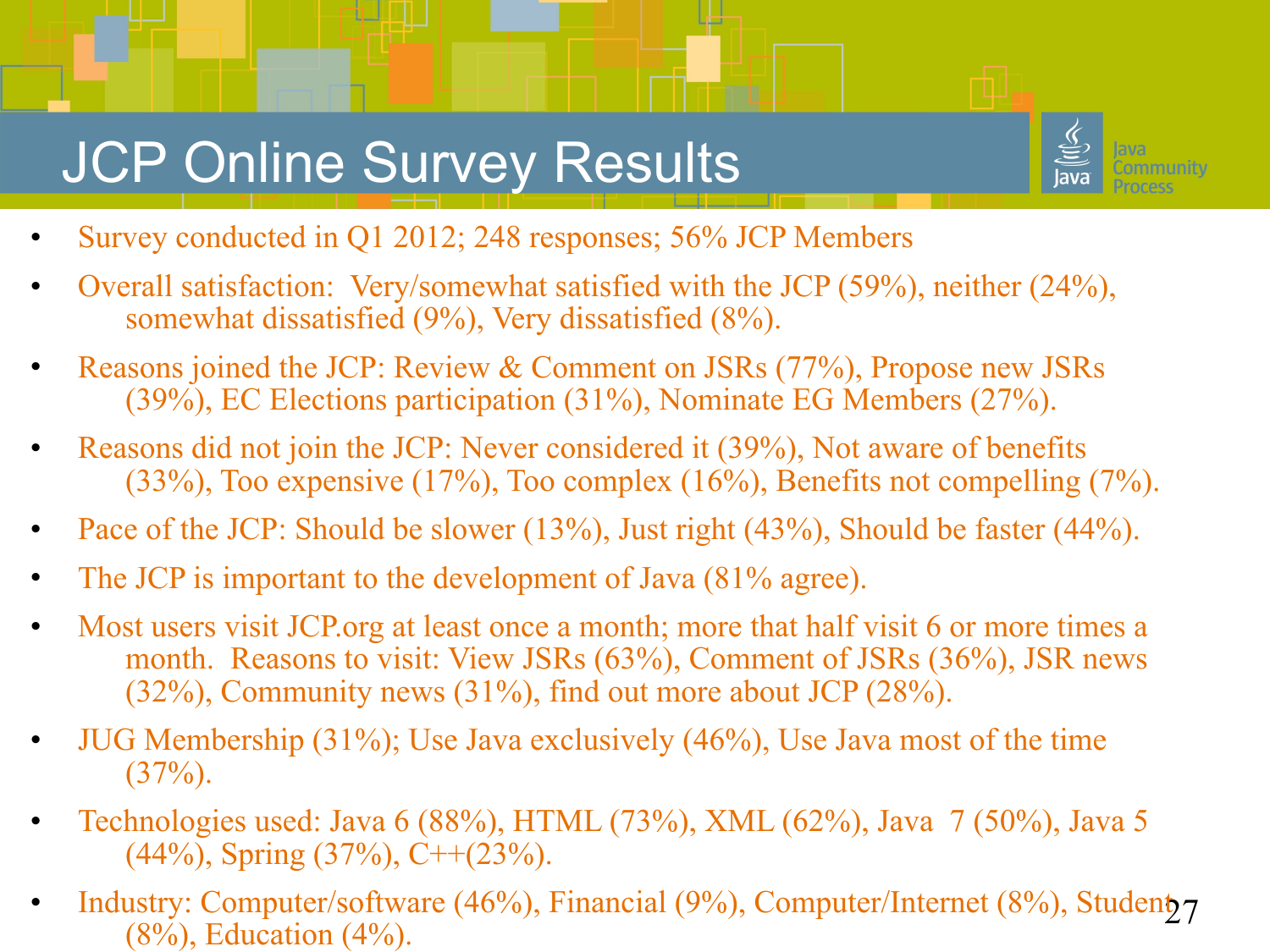![](_page_27_Picture_0.jpeg)

#### Appendix: 2012 Active JSRs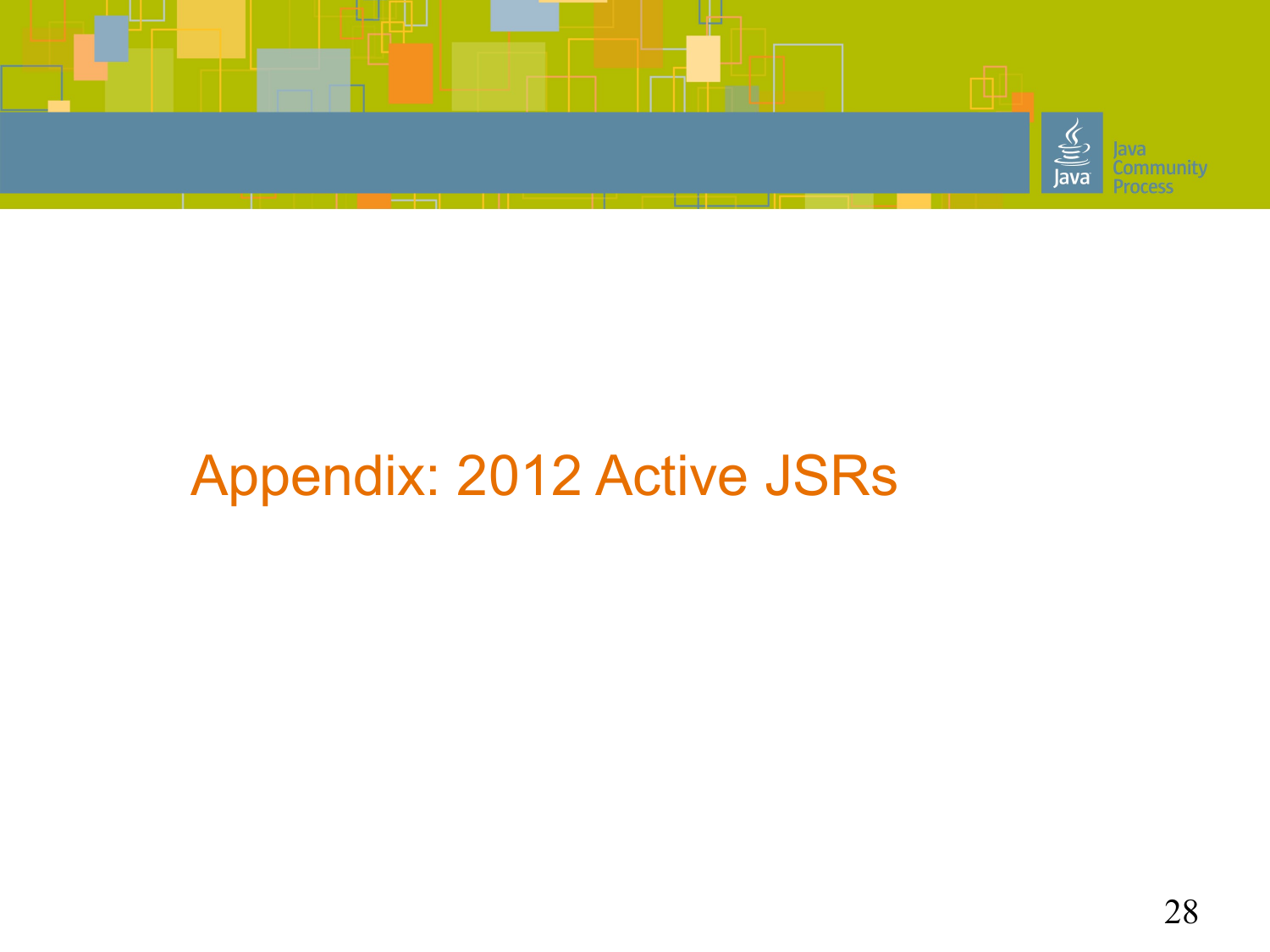#### New JSRs (JSR Review Ballot)

- •JSR 354, Money and Currency API (Credit Suisse)
- •JSR 355, EC Merge (Oracle); went on to Final Release
- •JSR 356, Java API for WebSocket (Oracle); went on to Public Review
- •JSR 357, Social Media API (W Keil, A Sabot-Durand); Rejected
- •JSR 358, A Major Revision to the Java Community Process (Oracle)
- •JSR 359, SIP Servlet 2.0 (Oracle)
- •JSR 360, Connected Limited Device Configuration 8 (Oracle)
- •JSR 361, Java ME Embedded Profile (Oracle)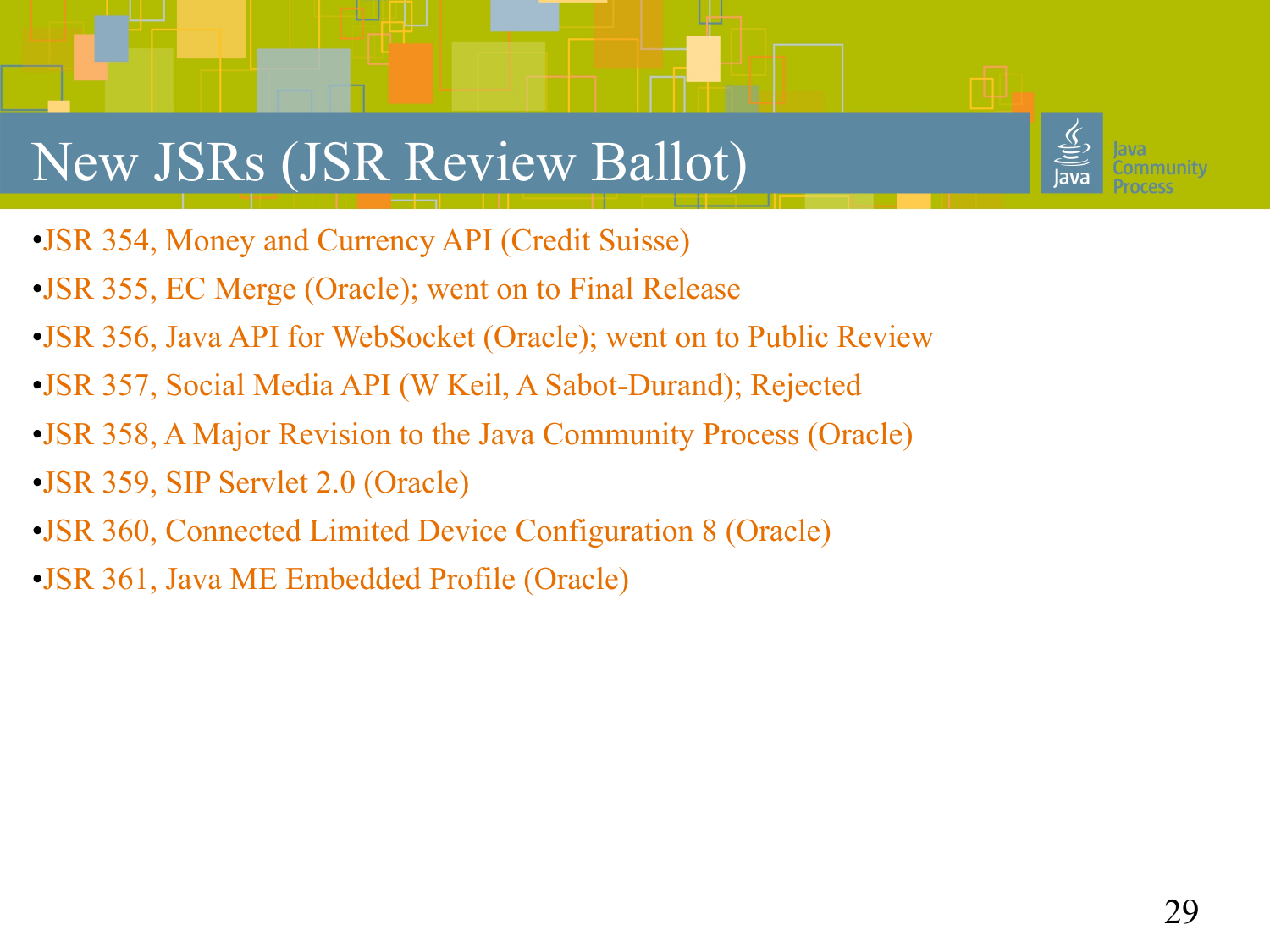## EG Formation (Migrated from older version)

- •JSR 337, Java SE 8 Release Contents (Oracle)
- •JSR 347, Data Grids for the Java Platform (RedHat)
- •JSR 350, Java State Management (Oracle)
- •JSR 351, Java Identity API (Oracle)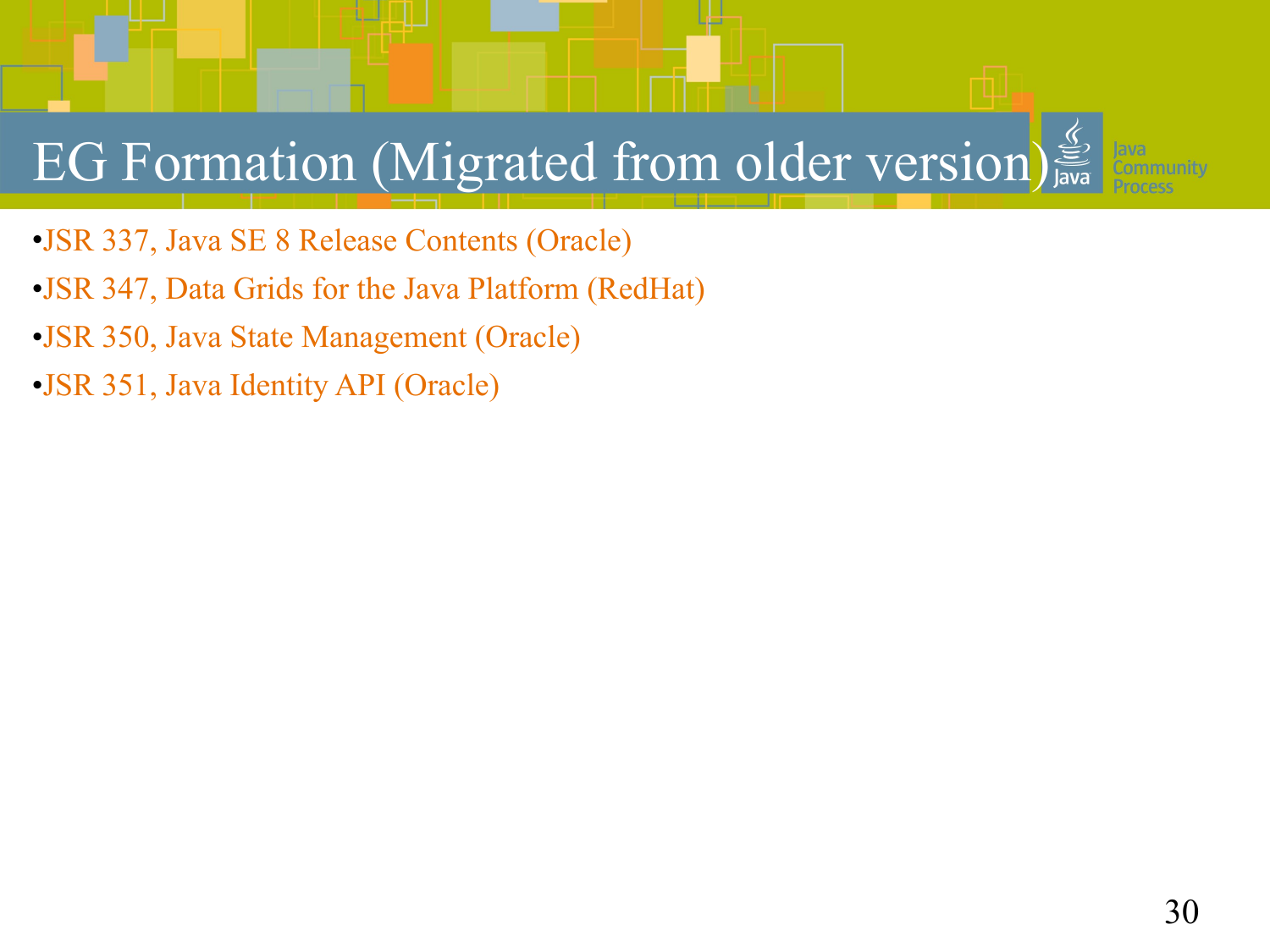#### Active JSRs (Early Draft)

![](_page_30_Picture_1.jpeg)

- •JSR 107, JCACHE Java Temporary Caching API (G Luck, Oracle)
- •JSR 308, Annotations on Java Types (M Ernst, Oracle)
- •JSR 310, Date and Time API (S Colebourne, M Santos, Oracle)
- •JSR 335, Lambda Expressions for the Java Programming Language (Oracle)
- •JSR 340, Java Servlet 3.1 Specification (Oracle)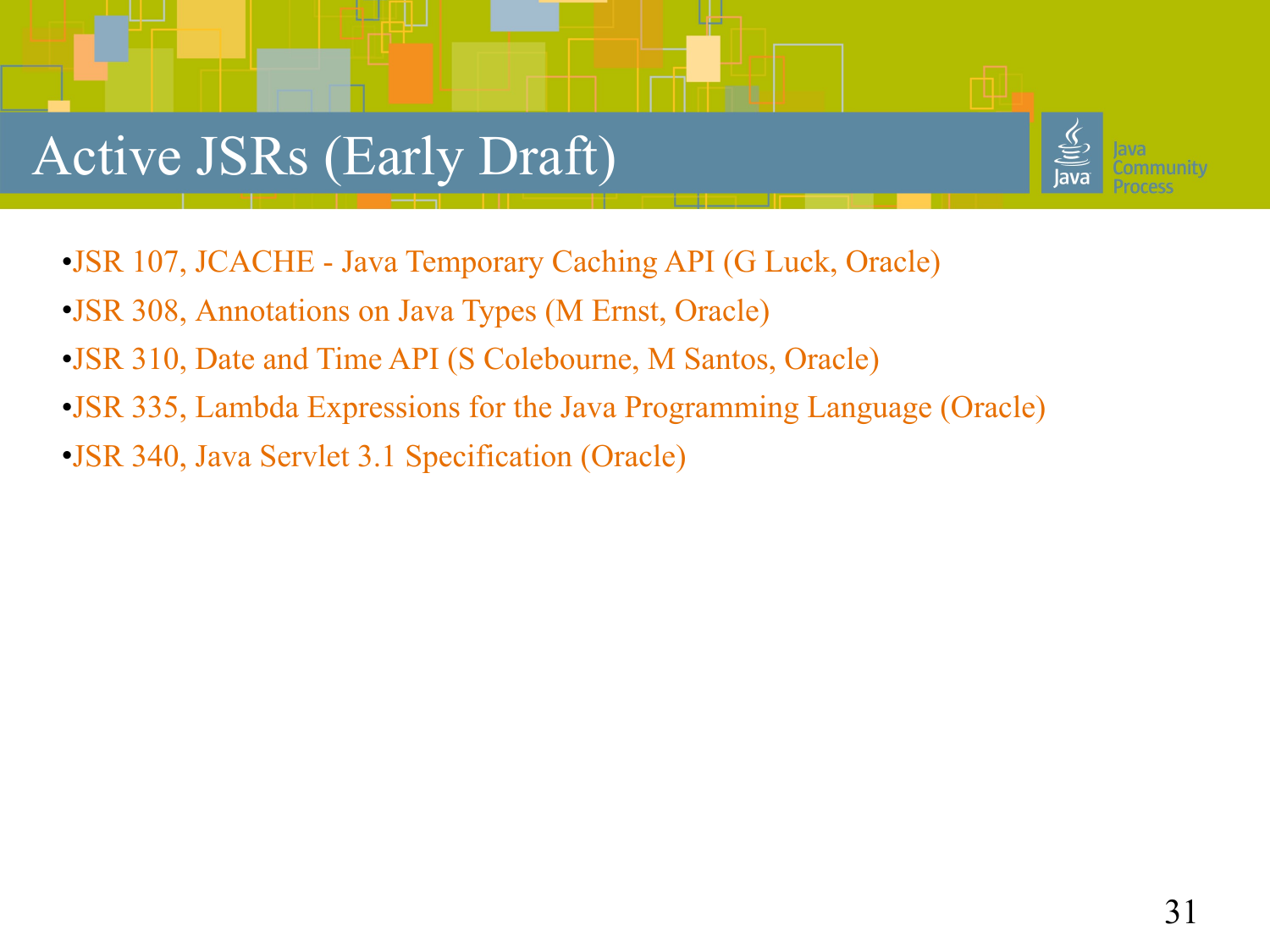#### Public Review

![](_page_31_Picture_1.jpeg)

- •JSR 236, Concurrency Utilities for Java EE (Oracle)
- •JSR 338, Java Persistence 2.1 (Oracle)
- •JSR 339, JAX-RS 2.0: The Java API for RESTful Web Services (Oracle)
- •JSR 341, Expression Language 3.0 (Oracle)
- •JSR 342, Java Platform, Enterprise Edition 7 Specification (Oracle)
- •JSR 343, Java Message Service 2.0 (Oracle)
- •JSR 344, JavaServer Faces 2.2 (Oracle)
- •JSR 345, Enterprise JavaBeans 3.2 (Oracle)
- •JSR 346, Contexts and Dependency Injection for Java EE 1.1 (RedHat)
- •JSR 349, Bean Validation 1.1 (RedHat)
- •JSR 352, Batch Applications for the Java Platform (IBM)
- •JSR 353, Java API for JSON Processing (Oracle)
- •JSR 356, Java API for WebSocket (Oracle)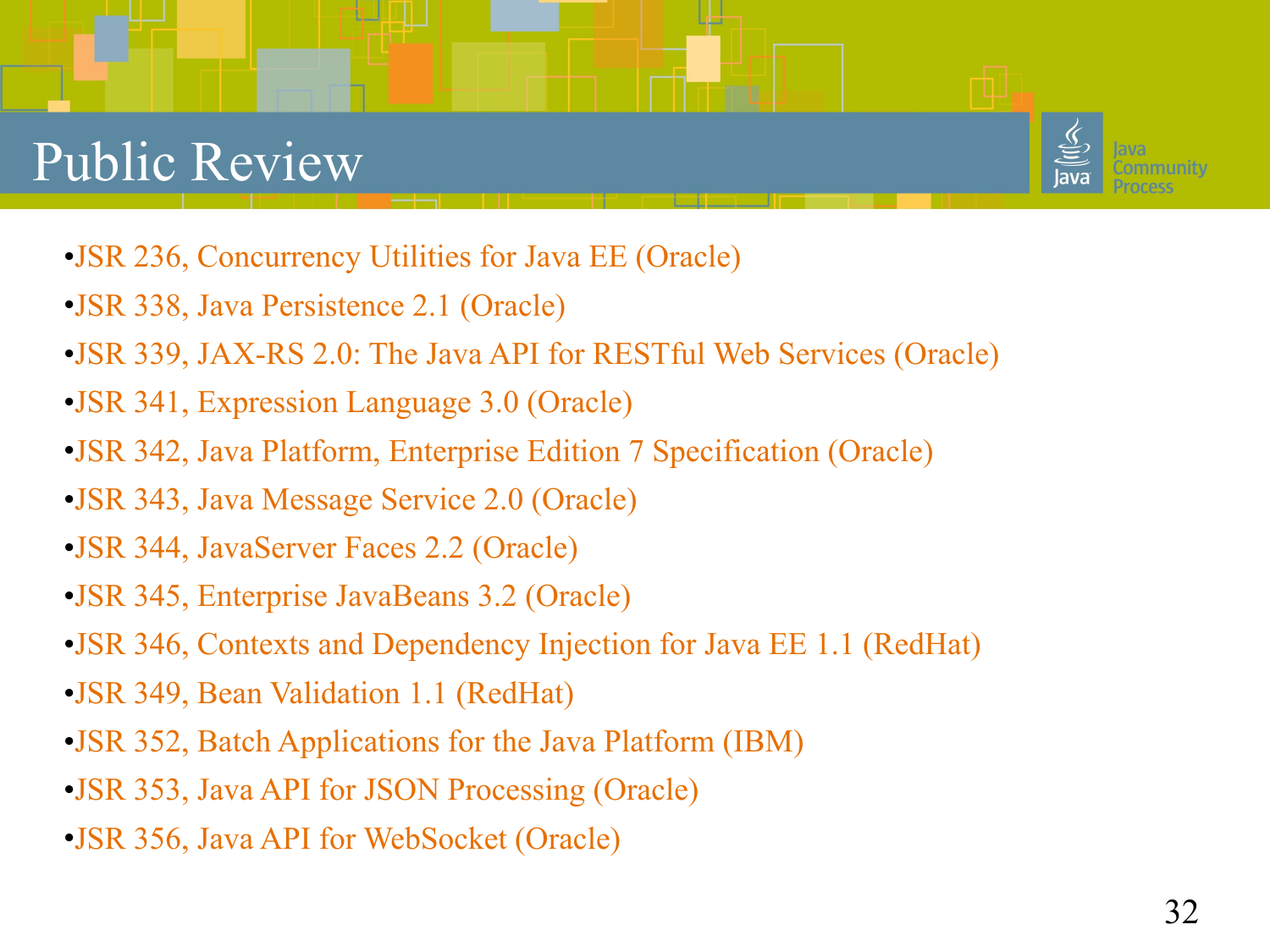### Completed JSRs (Final Release 2012)

•JSR 355, Executive Committee Merge (Oracle) *7 months\**

*\*Time to completion is from JSR Review Ballot to Final Release*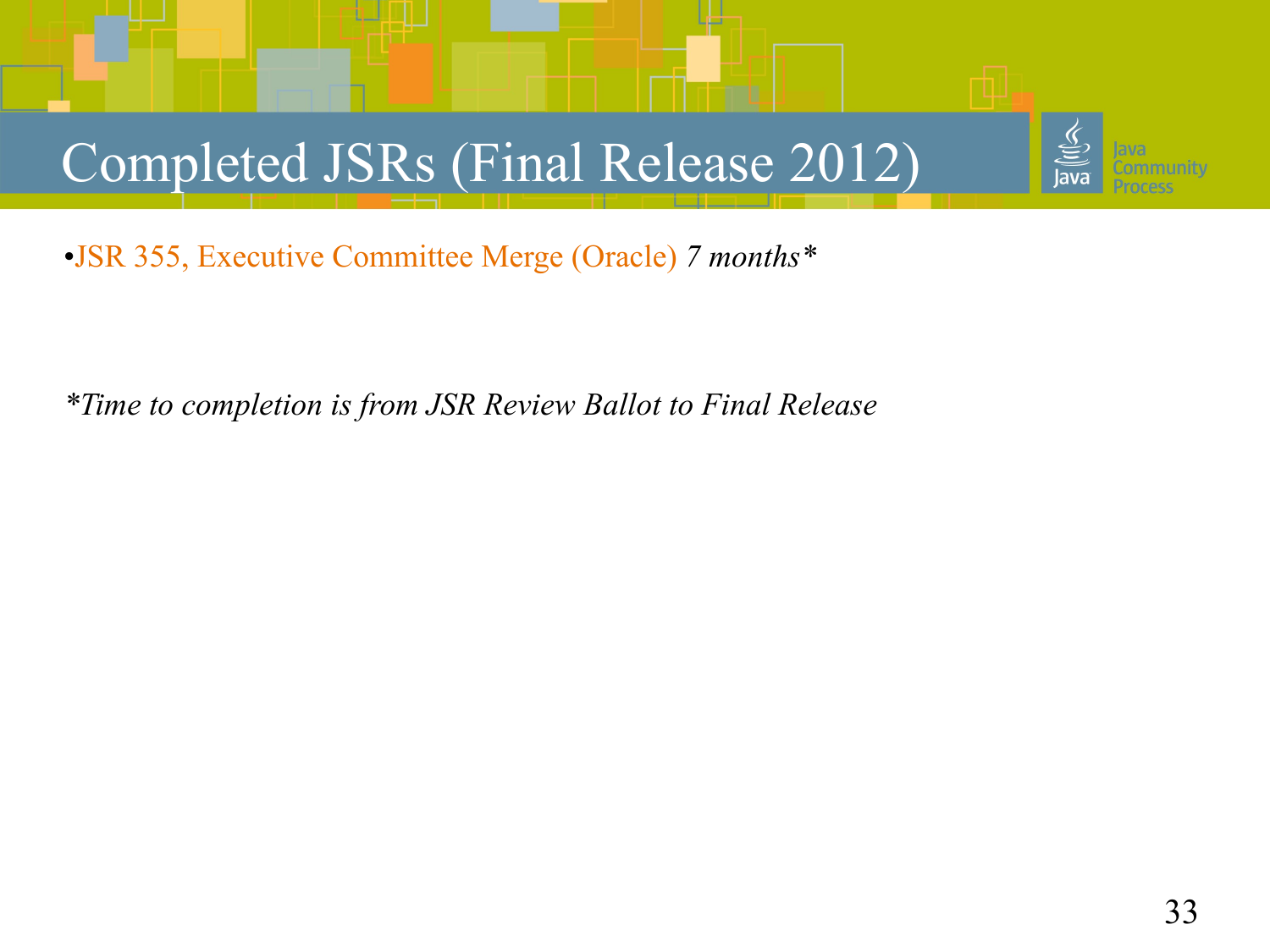![](_page_33_Picture_0.jpeg)

•JSR 331, Constraint Programming API (Jacob Feldman) *Final also in 2012; 30 months\**